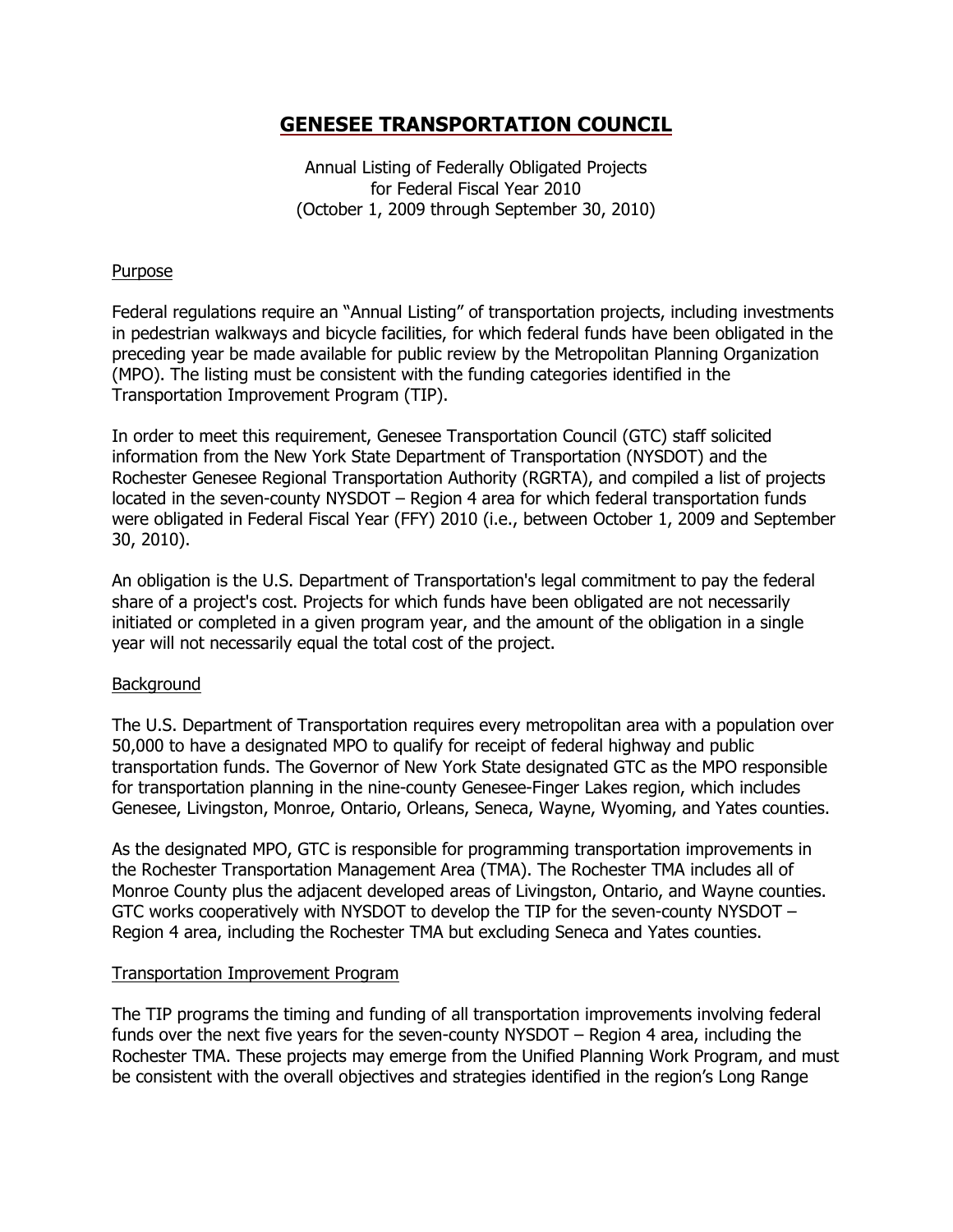Transportation Plan. The TIP can be viewed online at http://www.gtcmpo.org under "Documents".

To guide the TIP development process, GTC established a TIP Development Committee (TDC) comprised of representatives from the TMA counties (Livingston, Monroe, Ontario, and Wayne), the City of Rochester, Rochester Genesee Regional Transportation Authority (RGRTA), and NYSDOT. This Committee also meets regularly to assist GTC and NYSDOT in maintaining the TIP between updates, including review of substantive changes in projects that may require amending the adopted TIP. The Genesee/Finger Lakes Regional Planning Council serves as an advisory member to the TDC.

The key steps in the TIP development process are:

- Solicit project proposals
- Evaluate and rank proposals
- Develop preliminary program
- Conduct public review
- Develop final program
- Adoption by GTC Board

# Public Involvement

The GTC Public Participation Plan establishes specific requirements for public involvement in the development of the TIP. A draft is published for a minimum 30-day public review and is made available in public locations throughout the seven-county NYSDOT – Region 4 area, including the county planning offices, central repository libraries in the Rochester TMA counties, and offices of other public agencies affiliated with GTC. This public review document is also made available through the GTC website.

During the public review period, GTC sponsors at least three public meetings at locations across the Rochester TMA (i.e., City of Rochester, west side suburb, and east side suburb) that include a presentation on the TIP and identification of proposed projects. The purpose of these meetings is to receive verbal and written comments on the public review document. Written comments can also be submitted via fax, email, and regular mail throughout the public review period.

GTC staff provides a synopsis of verbal comments, copies of written comments, and a summary of comments by common project focus to the TDC and the GTC Planning Committee for consideration. If the Planning Committee deems any changes made in response to the public comments to be significant, it must approve a revised public review document that is available for a subsequent 10-day public review period. This public review document includes an explanation of what was changed from the initial public review document. Written public comments may be submitted via fax, email, and regular mail throughout the 10-day public review period.

After the 10-day public review period concludes, the GTC Planning Committee considers any additional public comment and recommends a final draft TIP for GTC Board consideration. The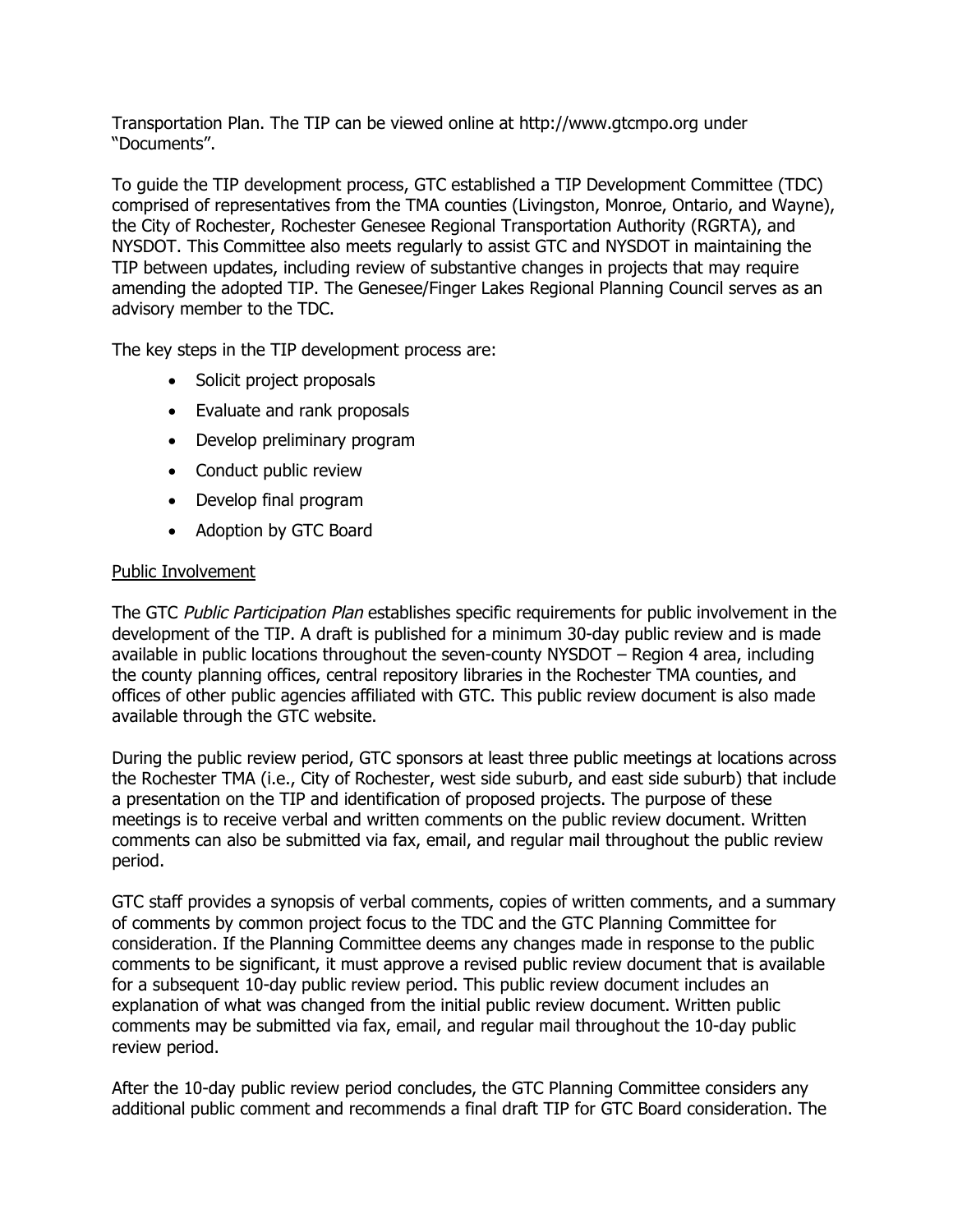GTC Board considers any public comments and adopts the TIP. All GTC Planning Committee and GTC Board meetings are open to the public.

This Annual Listing furthers the GTC commitment to public involvement by providing information regarding the implementation of projects that are programmed in the TIP.

# Annual Listing

The list of obligated projects is organized and presented in a manner consistent with the Transportation Improvement Program (TIP). For each project, the list includes:

- $\bullet$  the identifier (TIP  $#$ ) that GTC uses to track projects;
- the identifier (Project Identification Number or PIN) that NYSDOT uses to track projects;
- the project name and description;
- the project sponsor;
- the project phases and amounts of federal funds that were programmed by phase;
- the amounts of federal funds that were obligated by phase prior to FFY 2010; and
- the amounts of federal funds that were obligated by phase in FFY 2010.

The TIP identifies project costs and schedule by phase. These phases are:

- Scoping: This phase includes meetings with project developers and designers, local government representatives, and other involved parties. Decisions are made regarding specific elements that will be included in the project and the range of design alternatives that will be investigated.
- Preliminary Engineering: This phase includes basic engineering work on each alternative, traffic studies, environmental analyses, and other work specific to the project. Public outreach in accordance with state and federal requirements is used to gain community input on the project. A preferred alternative is selected to advance the project.
- Detailed Design: This phase includes detailed engineering work on the preferred alternative. This phase results in the plans and specifications that the construction contractor will work from.
- Right-of-Way Incidentals: This phase includes preparation work required prior to right-of-way acquisition.
- Right-of-Way Acquisition: This phase includes the acquisition of right-of-way (property) necessary to complete the project. Acquisition can be achieved through the purchase of property or an easement.
- Construction: This phase includes all work necessary to build the project.
- Construction Inspection: This phase includes ongoing inspection to ensure construction is performed properly and conforms to specifications.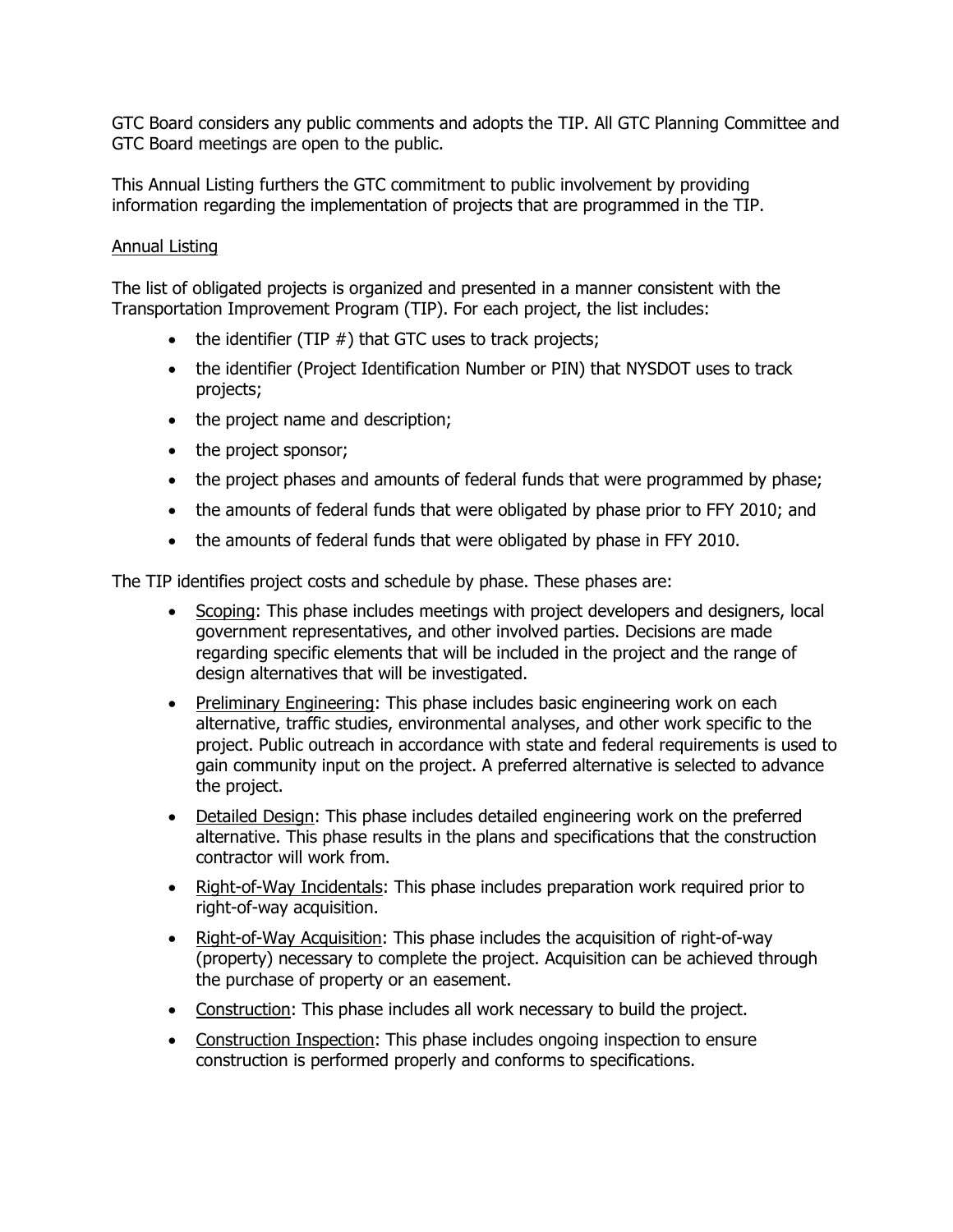|      | Project Identifiers     |         | Project Name:<br>Description                                                                                            | Project<br>Sponsor | Phases Obligated in<br><b>FFY 2010</b> | Federal Funds<br>Programmed | Federal Funds Federal Funds Map Federal Funds<br><b>Obligated Prior</b> | Obligated in    | ID             | Remaining   |
|------|-------------------------|---------|-------------------------------------------------------------------------------------------------------------------------|--------------------|----------------------------------------|-----------------------------|-------------------------------------------------------------------------|-----------------|----------------|-------------|
| ref. | TIP#                    | PIN     |                                                                                                                         |                    |                                        |                             | to FFY 2010                                                             | <b>FFY 2010</b> |                |             |
|      |                         |         | Projects principally located in Monroe County                                                                           |                    |                                        |                             |                                                                         |                 |                |             |
|      | <b>Highway Projects</b> |         |                                                                                                                         |                    |                                        |                             |                                                                         |                 |                |             |
|      | 1 H01-08-MN1            | 4015.02 | Route 15A (Jarley Rd. - Crittenden Rd.)<br>Rehabilitation/Reconstruction:                                               | <b>NYSDOT</b>      | Construction                           | \$6,900,000                 | \$0                                                                     | \$774,000 1     |                | \$6,126,000 |
|      |                         |         | Reconstruct NYS Route 15A from Jarley Rd. to Crittenden<br>Rd. in the Towns of Brighton and<br>Henrietta                |                    |                                        |                             |                                                                         |                 |                |             |
|      | 2 H09-28-MN1            | 4015.34 | NYS Route 15 (NYS Route 252 to I-390) Preventive<br>Maintenance:                                                        | <b>NYSDOT</b>      | Construction                           | \$2,200,000                 | \$1,968,000                                                             | \$96,000 2      |                | \$136,000   |
|      |                         |         | Conduct Preventive Maintenance on NYS Route 15 from<br>NYS Route 252 to I-390 in the Towns of Brighton and<br>Henrietta |                    |                                        |                             |                                                                         |                 |                |             |
| 3    | H01-12-MN1              | 4019.17 | Route 19 in the Village of Brockport:                                                                                   | <b>NYSDOT</b>      | <b>ROW Acquisition</b>                 | \$149,600                   | \$208,000                                                               | \$5,000 3       |                | \$0         |
|      |                         |         | Reconstruct NYS Route 19 (Main St.) in the Village of                                                                   |                    | <b>ROW Incidentals</b>                 | \$47,000                    | \$0                                                                     | \$167,000       |                | \$0         |
|      |                         |         | <b>Brockport</b>                                                                                                        |                    | Construction                           | \$3,639,000                 | \$0                                                                     | \$4,461,000     |                | \$0         |
|      |                         |         |                                                                                                                         |                    | Construction Inspection                | \$561,000                   | \$0                                                                     | \$446,000       |                | \$115,000   |
|      | 4 H09-53-MN1            | 4031.79 | NYS Route 31F (NYS Route 250 to Wayne County Line)                                                                      | <b>NYSDOT</b>      | Construction                           | \$1,136,000                 | \$1,087,000                                                             | $$1,000$ 4      |                | \$48,000    |
|      |                         |         | Preventive Maintenance:                                                                                                 |                    |                                        |                             |                                                                         |                 |                |             |
|      |                         |         | Conduct Preventive Maintenance on NYS Route 31F from                                                                    |                    |                                        |                             |                                                                         |                 |                |             |
|      |                         |         | NYS Route 250 to the Wayne County Line in the Town of                                                                   |                    |                                        |                             |                                                                         |                 |                |             |
|      |                         |         | Perinton                                                                                                                |                    |                                        |                             |                                                                         |                 |                |             |
|      | 5 H96-02-MN1            | 4040.38 | Route 390 Reconstruction:                                                                                               | <b>NYSDOT</b>      | Scoping                                | \$1,626,000                 | \$32,000                                                                | \$880,000       | $5^{\circ}$    | \$0         |
|      |                         |         | Rehabilitate NYS Route 390 from Trolley Blvd. to NYS                                                                    |                    |                                        |                             |                                                                         |                 |                |             |
|      |                         |         | Route 104 in the Towns of Gates and Greece and the City                                                                 |                    |                                        |                             |                                                                         |                 |                |             |
|      |                         |         | of Rochester                                                                                                            |                    |                                        |                             |                                                                         |                 |                |             |
|      | 6 H96-04-MN1            | 4046.11 | Route 252 (Jefferson Road) - Stage 2:                                                                                   | <b>NYSDOT</b>      | <b>ROW Acquisition</b>                 | \$6,436,800                 | \$2,387,000                                                             | \$130,000       | - 6            | \$3,919,800 |
|      |                         |         | Rehabilitate NYS Route 252 (Jefferson Rd.) from NYS                                                                     |                    | Construction                           | \$12,956,800                | \$11,879,000                                                            | \$337,000       |                | \$740,800   |
|      |                         |         | Route 15 to Ridgeland Rd. in the Town of Henrietta                                                                      |                    |                                        |                             |                                                                         |                 |                |             |
|      | 7 H09-56-MN1            | 4064.10 | NYS Route 64 (NYS Route 96 to Ontario County Line) VPP:                                                                 | <b>NYSDOT</b>      | Construction                           | \$384,000                   | \$679,000                                                               | \$72,000        | $\overline{7}$ | \$0         |
|      |                         |         | Conduct Preventive Maintenance on NYS Route 64 from                                                                     |                    |                                        |                             |                                                                         |                 |                |             |
|      |                         |         | NYS Route 96 to Ontario County Line in the Towns of                                                                     |                    |                                        |                             |                                                                         |                 |                |             |
|      |                         |         | Pittsford and Mendon                                                                                                    |                    |                                        |                             |                                                                         |                 |                |             |
|      | 8 H09-55-MN1            | 4096.51 | NYS Route 96 (I-490 to Village of Pittsford):                                                                           | <b>NYSDOT</b>      | Construction                           | \$855,000                   | \$940,000                                                               | \$62,000        | 8 <sup>8</sup> | \$0         |
|      |                         |         | Conduct Preventive Maintenance on NYS Route 96 from I-                                                                  |                    |                                        |                             |                                                                         |                 |                |             |
|      |                         |         | 490 to Village of Pittsford Line in the Town of Pittsford                                                               |                    |                                        |                             |                                                                         |                 |                |             |
|      | 9 H09-46-MN1            | 4259.06 | NYS Route 259 (Colby Street to Big Ridge Road)                                                                          | <b>NYSDOT</b>      | Construction                           | \$1,318,000                 | \$1,261,000                                                             | \$117,000 9     |                | \$0         |
|      |                         |         | <b>Preventive Maintenance:</b>                                                                                          |                    |                                        |                             |                                                                         |                 |                |             |
|      |                         |         | Conduct Preventive Maintenance on NYS Route 259 from                                                                    |                    |                                        |                             |                                                                         |                 |                |             |
|      |                         |         | Colby Street to Big Ridge Road in the Town of Odgen and                                                                 |                    |                                        |                             |                                                                         |                 |                |             |
|      |                         |         | Village of Spencerport                                                                                                  |                    |                                        |                             |                                                                         |                 |                |             |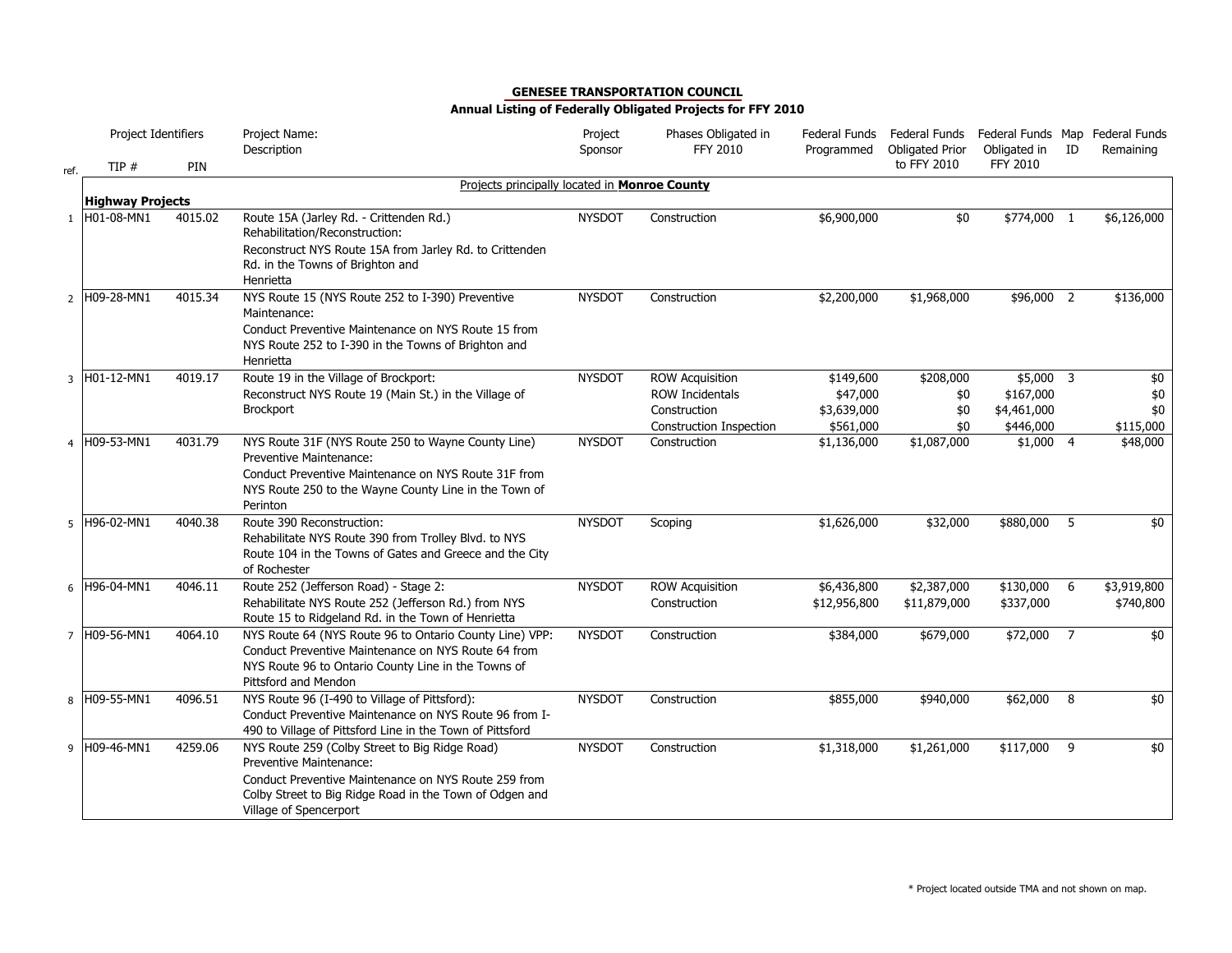|      | Project Identifiers |         | Project Name:<br>Description                                                                                                                                                                   | Project<br>Sponsor | Phases Obligated in<br><b>FFY 2010</b>  | Federal Funds<br>Programmed | Federal Funds<br><b>Obligated Prior</b> | Federal Funds Map Federal Funds<br>Obligated in | ID | Remaining           |
|------|---------------------|---------|------------------------------------------------------------------------------------------------------------------------------------------------------------------------------------------------|--------------------|-----------------------------------------|-----------------------------|-----------------------------------------|-------------------------------------------------|----|---------------------|
| ref. | TIP#                | PIN     |                                                                                                                                                                                                |                    |                                         |                             | to FFY 2010                             | <b>FFY 2010</b>                                 |    |                     |
|      | 10 H09-32-MN1       | 4261.06 | NYS Route 261 (NYS Rte 104 to NYS Rte 18) VPP:<br>Conduct Preventive Maintenance on NYS Route 261 from<br>NYS Route 104 to NYS Route 18 in the Town of Greece                                  | <b>NYSDOT</b>      | Construction                            | \$235,000                   | \$329,000                               | $($79,000)$ 10                                  |    | \$0                 |
|      | 11 H96-02B-MN1      | 4390.13 | Route 390 @ I-490 Interchange Improvements:<br>Reconstruct the NYS Route 390/I-390 & I-490<br>interchange in the Town of Gates and City of Rochester                                           | <b>NYSDOT</b>      | Preliminary Design                      | \$2,000,000                 | \$1,800,000                             | \$2,044,000                                     | 11 | \$0                 |
|      | 12 H01-10-MN1       | 4390.17 | I-390 Interchange Improvements @ Rt. 15A (Exit 16 Part<br>$1)$ :<br>Reconstruct I-390 at NYS Route 15A in the City of Rochester<br>and Town of Brighton                                        | <b>NYSDOT</b>      | Scoping/PE                              | \$2,691,000                 | \$0                                     | \$489,000                                       | 12 | \$2,202,000         |
|      | 13 H05-32-MN1       | 4390.29 | I-390 Ramps at Exits 12, 13, and 14 Preventive<br>Maintenance:<br>Conduct preventive maintenance activities on the I-390<br>ramps at exits 12, 13, and 14 in the Town of<br>Henrietta          | <b>NYSDOT</b>      | Construction Inspection                 | \$118,000                   | \$0                                     | \$129,000                                       | 13 | \$0                 |
|      | 14 H05-05A-R41      | 4390.49 | I-390 Concrete Pavement Restoration in Rush and<br>Henrietta:<br>Resurface I-390 from Honeove Falls Rd. No. 6 to I-90<br>(Exit 12) in the Towns of Rush and Henrietta                          | <b>NYSDOT</b>      | Construction                            | \$3,901,000                 | \$0                                     | \$90,000                                        | 14 | \$3,811,000         |
|      | 15 H09-87-MN1       | 4390.55 | I-390 (NYS Thruway to I590) VPP:<br>Resurface I-390 from the New York State Thruway to I-<br>590 in the Town of Henrietta                                                                      | <b>NYSDOT</b>      | Construction                            | \$3,455,000                 | \$1,966,000                             | $($238,000)$ 15                                 |    | \$1,727,000         |
|      | 16 H96-02-MN1       | 4390.58 | Route 390 Construction:<br>Rehabilitate NYS Route 390 from Trolley Blvd. to NYS<br>Route 104 in the Towns of Gates and Greece and the City<br>of Rocheter                                      | <b>NYSDOT</b>      | Construction<br>Construction Inspection | \$2,448,000<br>\$244,800    | \$2,647,000<br>\$132,000                | $(4235,000)$ 16<br>\$109,000                    |    | \$36,000<br>\$3,800 |
|      | 17 H07-05-MN1       | 4441.07 | Rt. 441 Reconstruction:<br>Conduct design activities for NYS Route 441 from Dublin<br>Rd. to the Wayne County line in the Town of Penfield                                                     | <b>NYSDOT</b>      | Detailed Design                         | \$397,000                   | \$0                                     | \$100,000 17                                    |    | \$297,000           |
|      | 18 H05-26-MN1       | 4490.15 | I-490 Preventive Maintenance, South Landing Rd. to Rt.<br>31F:<br>Conduct preventive maintenance on I-490 from South<br>Landing Rd. to NYS Route 31F in the Towns of Brighton<br>and Pittsford | <b>NYSDOT</b>      | Construction                            | \$1,800,000                 | \$0                                     | \$85,000                                        | 18 | \$1,715,000         |
|      | 19 H07-05-MN1       | 4490.31 | I-490 from Bushnell's Basin to Rt. 31F MbC:<br>Conduct corrective maintenance (thin mill-and-fill) on I-<br>490 from Bushnell's Basin to Rt. 31F                                               | <b>NYSDOT</b>      | Construction<br>Construction Inspection | \$2,091,000<br>\$105,000    | \$0<br>\$0                              | $$1,696,000$ 19<br>\$377,000                    |    | \$395,000<br>\$0    |
|      | 20 H07-76-MN1       | 4490.35 | I-490 from I-590 to the Genesee River MbC:<br>Conduct corrective maintenance (thin mill-and-fill) on I-<br>490 from I-590 to the Genesee River                                                 | <b>NYSDOT</b>      | Construction<br>Construction Inspection | \$2,397,000<br>\$120,000    | \$0<br>\$0                              | \$1,963,000<br>\$196,000                        | 20 | \$434,000<br>\$0    |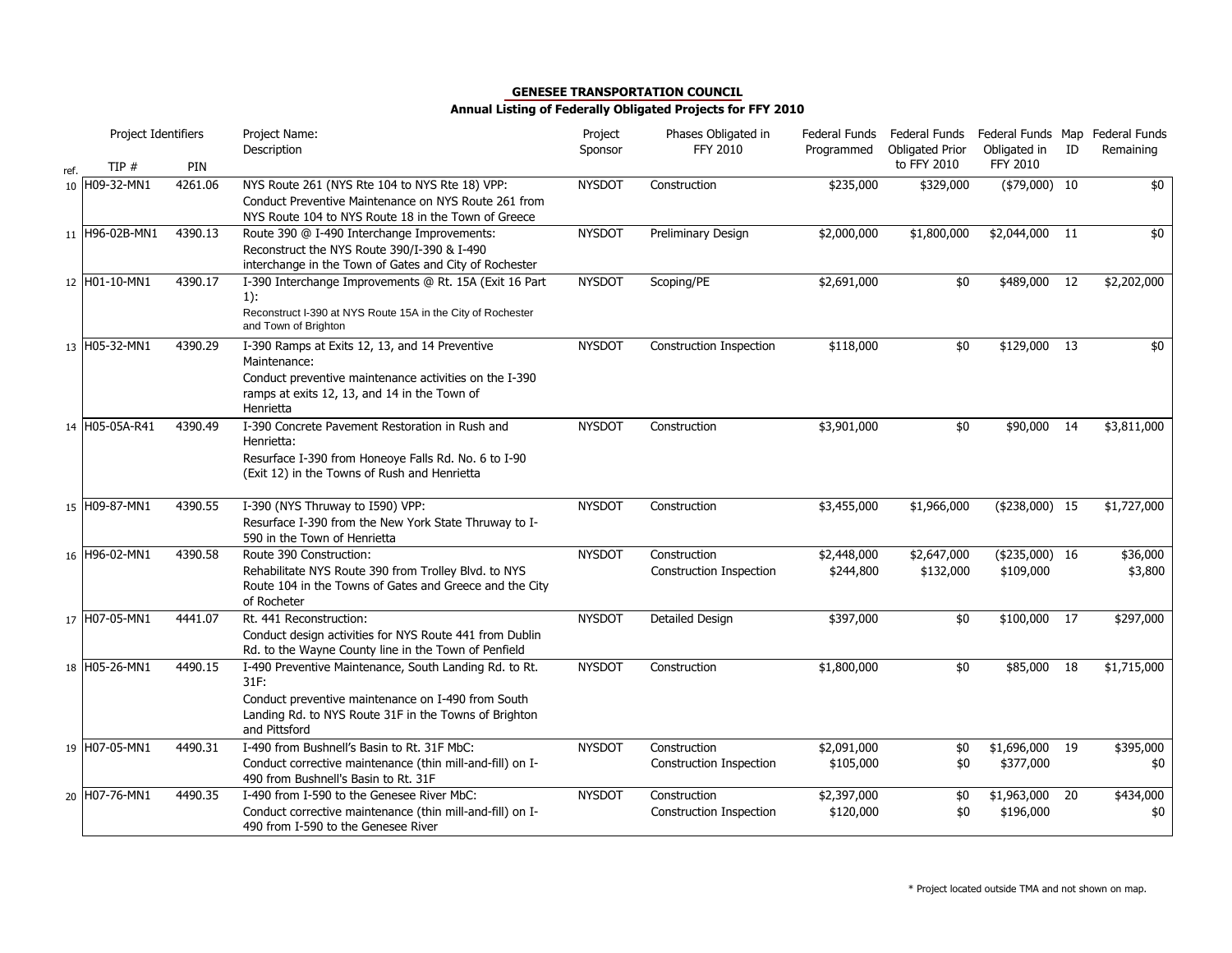|      | Project Identifiers |         | Project Name:<br>Description                                                                                                                                                                                                                    | Project<br>Sponsor   | Phases Obligated in<br><b>FFY 2010</b>                                                      | Federal Funds<br>Programmed                      | Federal Funds<br><b>Obligated Prior</b> | Federal Funds Map Federal Funds<br>Obligated in  | ID | Remaining                           |
|------|---------------------|---------|-------------------------------------------------------------------------------------------------------------------------------------------------------------------------------------------------------------------------------------------------|----------------------|---------------------------------------------------------------------------------------------|--------------------------------------------------|-----------------------------------------|--------------------------------------------------|----|-------------------------------------|
| ref. | TIP #               | PIN     |                                                                                                                                                                                                                                                 |                      |                                                                                             |                                                  | to FFY 2010                             | FFY 2010                                         |    |                                     |
| 21   | H09-31-MN1          | 4531.06 | NYS Route 531 (NYS Route 36 to I-490) MbC:<br>Rehabilitate NYS Route 531 from NYS Route 36 to I-490<br>in the Towns of Gates and Ogden                                                                                                          | <b>NYSDOT</b>        | Construction                                                                                | \$3,171,000                                      | \$2,170,000                             | $(*402,000)$ 21                                  |    | \$1,403,000                         |
|      | 22 H01-07-MN1       | 4590.07 | I-590 Interchange at Winton Road:<br>Reconstruct the interchange at I-590 and Winton Rd. in<br>the Town of Brighton                                                                                                                             | <b>NYSDOT</b>        | Preliminary Engineering<br>Detailed Design<br><b>ROW Acquisition</b>                        | \$164,430<br>\$429,780<br>\$1,232,000            | \$1,614,000<br>\$0<br>\$0               | \$107,000 22<br>\$413,000<br>\$600,000           |    | \$16,780<br>\$632,000               |
|      | 23 H07-23-MN1       | 4590.13 | Route 590 Preventive Maintenance (Blossom Rd. to<br>Norton St.):<br>Conduct preventive maintenance on NYS Route 590 from<br>Blossom Rd. to Norton St. in the City of Rochester, Town<br>of Brighton, and Town of Irondequoit                    | <b>NYSDOT</b>        | Construction<br>Construction Inspection                                                     | \$2,277,600<br>\$0                               | \$2,118,000<br>\$254,000                | \$34,000<br>$(*34,000)$                          | 23 | \$125,600<br>\$0                    |
|      | 24 H07-06-MN1       | 4590.14 | Rt. 590 Rehabilitation (Norton St. to Titus Ave.):<br>Rehab. NYS Route 590 from Norton St. to Titus Ave. &<br>NYS Route 104 from Culver Rd. to Irondequoit Bay<br>Bridge, and conduct element-specific bridge prev. maint.<br>within the limits | <b>NYSDOT</b>        | Preliminary Engineering<br>Construction<br>Construction Inspection                          | \$865,000<br>\$2,500,000<br>\$250,000            | \$0<br>\$0<br>\$0                       | $($ \$198,000) 24<br>\$6,251,000<br>\$626,000    |    | \$1,063,000<br>\$0<br>\$0           |
|      | 25 H01-14-MN1       | 4753.41 | Garnsey Road:<br>Reconstruct Garnsey Rd. from NYS Route 250 (Moseley<br>Rd.) to I-490 in the Town of Perinton                                                                                                                                   | Monroe<br>County     | Detailed Design                                                                             | \$226,000                                        | \$0                                     | \$3,000                                          | 25 | \$223,000                           |
|      | 26 H03-03-MN1       | 4753.61 | Mount Hope Avenue Reconstruction - Phase 1:<br>Reconstruct Mount Hope Ave. from Elmwood Ave. to<br>Rossiter Rd. in the City of Rochester                                                                                                        | Monroe<br>County     | Detailed Design<br><b>ROW Incidentals</b><br><b>ROW Acquisition</b>                         | \$570,000<br>\$299,000<br>\$1,156,000            | \$0<br>\$0<br>\$0                       | \$376,000 26<br>\$77,000<br>\$1,029,000          |    | \$194,000<br>\$222,000<br>\$127,000 |
|      | 27 H05-01-MN1       | 4753.75 | Highland Avenue Reconstruction:<br>Reconstruct Highland Ave. from the Rochester City line to<br>Clover St. in the Town of Brighton                                                                                                              | Monroe<br>County     | Detailed Design<br>Construction<br>Construction Inspection                                  | \$84,000<br>\$1,716,000<br>\$195,000             | \$0<br>\$0<br>\$0                       | \$67,000<br>\$1,239,000<br>\$136,000             | 27 | \$17,000<br>\$477,000<br>\$59,000   |
|      | 28 H05-02-MN1       | 4753.77 | Westfall Road Reconstruction III (E. Henrietta Rd - Lac de<br>Ville Blvd):<br>Reconstruct Westfall Rd. from East Henrietta Rd. to Lac<br>de Ville Blvd. in the City of Rochester and Town of<br><b>Brighton</b>                                 | Monroe<br>County     | Detailed Design<br><b>ROW Incidentals</b>                                                   | \$184,000<br>\$172,000                           | $\overline{60}$<br>\$0                  | \$147,000 28<br>\$330,000                        |    | \$37,000<br>\$0                     |
|      | 29 H05-07-MN1       | 4753.81 | Ridgeway Avenue Improvements:<br>Reconstruct Ridgeway Ave. from Ramona St. to Minder<br>St. in the City of Rochester                                                                                                                            | City of<br>Rochester | Scoping/PE<br>Detailed Design                                                               | \$93,500<br>\$545,000                            | \$136,000<br>\$0                        | \$291,000<br>\$432,000                           | 29 | \$0<br>\$113,000                    |
|      | 30 H03-43-MN1       | 4754.13 | Jefferson Avenue, Ayrault Road to Route 31F:<br>Reconstruct Jefferson Ave. from Ayrault Rd. to NYS Route<br>31F in the Town of Perinton                                                                                                         | Monroe<br>County     | <b>ROW Acquisition</b><br><b>ROW Incidentals</b><br>Construction<br>Construction Inspection | \$79,200<br>\$30,000<br>\$2,773,000<br>\$253,000 | \$366,000<br>\$0<br>\$0<br>\$0          | \$68,000<br>\$37,000<br>\$1,820,000<br>\$200,000 | 30 | \$0<br>\$0<br>\$953,000<br>\$53,000 |
|      | 31 H03-42-MN1       | 4754.14 | Mill Road II:<br>Reconstruct Mill Rd. from Manitou Rd. to Larkin Creek in<br>the Town of Greece                                                                                                                                                 | Monroe<br>County     | <b>ROW Incidentals</b><br>Construction<br>Construction Inspection                           | \$75,000<br>\$3,930,000<br>\$505,000             | $$0$<br>\$0<br>\$0                      | \$57,000<br>\$4,657,000<br>\$1,449,000           | 31 | \$18,000<br>\$0<br>\$0\$            |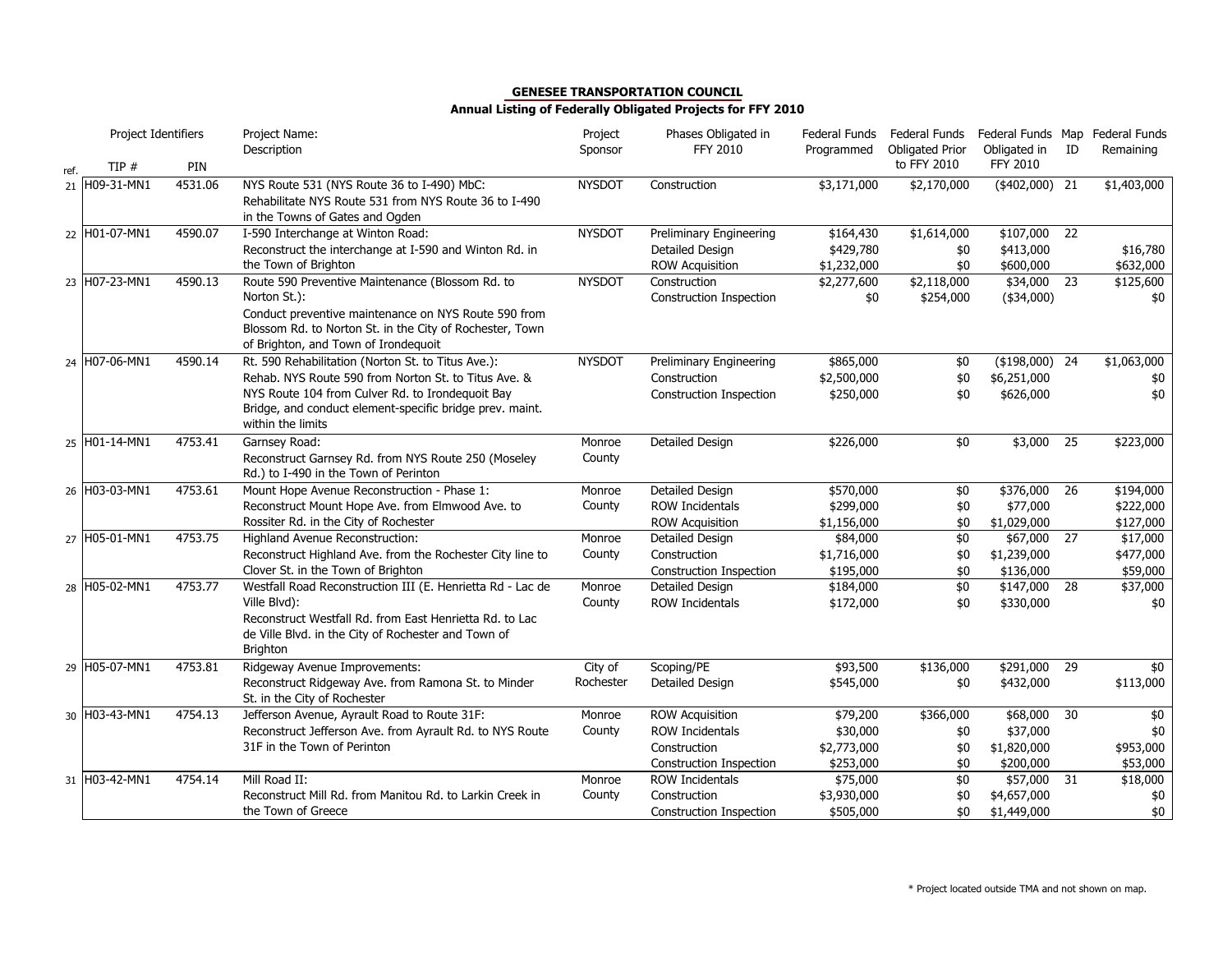|      | Project Identifiers |         | Project Name:<br>Description                                                                                                                                                                                                          | Project<br>Sponsor   | Phases Obligated in<br><b>FFY 2010</b>    | Federal Funds<br>Programmed | Federal Funds<br><b>Obligated Prior</b> | Federal Funds Map Federal Funds<br>Obligated in | ID | Remaining              |
|------|---------------------|---------|---------------------------------------------------------------------------------------------------------------------------------------------------------------------------------------------------------------------------------------|----------------------|-------------------------------------------|-----------------------------|-----------------------------------------|-------------------------------------------------|----|------------------------|
| ref. | TIP#                | PIN     |                                                                                                                                                                                                                                       |                      |                                           |                             | to FFY 2010                             | <b>FFY 2010</b>                                 |    |                        |
|      | 32 H05-15-MN1       | 4754.15 | John Street Extension, Bailey Rd. to Lehigh Station Rd.:<br>Extend John St. from its current terminus south of Bailey<br>Rd. to Lehigh Station Rd. in the Town of Henrietta                                                           | Monroe<br>County     | <b>ROW Incidentals</b>                    | \$20,000                    | \$0                                     | $($8,000)$ 32                                   |    | \$28,000               |
|      | 33 H05-19-MN1       | 4754.26 | Lyell Avenue Reconstruction:<br>Reconstruct Lyell Ave. from Union St. (NYS Route 259) to<br>the Spencerport Village line in the Town of Ogden                                                                                         | Monroe<br>County     | Detailed Design                           | \$60,000                    | \$0                                     | \$167,000                                       | 33 | \$0                    |
|      | 34 H05-20-MN1       | 4754.28 | Long Pond Road Reconstruction:<br>Reconstruct Long Pond Rd. from Larkins Creek to the<br>Lake Ontario State Parkway (LOSP) in the Town of                                                                                             | Monroe<br>County     | Detailed Design<br><b>ROW Acquisition</b> | \$80,000<br>\$16,000        | \$80,000<br>\$10,000                    | $$115,000$ 34<br>\$35,000                       |    | \$0<br>\$0             |
|      | 35 H07-24-MN1       | 4754.48 | Dewey Avenue Preventive Maintenance:<br>Conduct preventive maintenance on Dewey Ave. from<br>Driving Park Ave. to Eastman Ave. in the City of<br>Rochester                                                                            | Monroe<br>County     | <b>Detailed Design</b>                    | \$114,000                   | \$0                                     | \$40,000                                        | 35 | \$74,000               |
|      | 36 H07-25-MN1       | 4754.49 | Otis Street Preventive Maintenance:<br>Conduct preventive maintenance on Otis St. from Mount<br>Read Blvd. to Sherman St. in the City of Rochester                                                                                    | Monroe<br>County     | Detailed Design                           | \$35,000                    | \$0                                     | \$100,000 36                                    |    | \$0                    |
|      | 37 H07-11-MN1       | 4754.70 | <b>Clover Street Preventive Maintenance</b><br>Conduct preventive maintenance on Clover St. from NYS<br>Route 31 (Monroe Ave.) to NYS Route 96 (East Ave.) in<br>the Town of Brighton                                                 | Monroe<br>County     | Scoping/PE<br>Detailed Design             | \$20,000<br>\$12,000        | $$0$<br>\$0                             | \$136,000 37<br>\$87,000                        |    | $\overline{60}$<br>\$0 |
|      | 38 H07-73-MN1       | 4755.25 | Midtown Redevelopment Transportation Infrastructure<br>Improvements:<br>Construct new streets, sidewalks, lighting, and pedestrian<br>amenities to re-establish a grid street pattern througout<br>the redeveloped Midtown Plaza site | City of<br>Rochester | Scoping/PE                                | \$950,000                   | \$0                                     | \$950,000                                       | 38 | \$0                    |
|      | 39 H03-27-MN1       | 4933.46 | Main Street Railroad Crossing:<br>Reconstruct the Main Street (NYS Route 250) railroad<br>crossing (CSXT) in the Village of Fairport                                                                                                  | <b>NYSDOT</b>        | Construction                              | \$216,900                   | \$502,000                               | \$236,000 39                                    |    | \$0                    |
|      | 40 H09-34-MN1       | 4947.21 | Lake Ontario State Parkway Eastbound (Payne Beach Rd.<br>to NYS Route 390) VPP:<br>Conduct Preventive Maintenance on Lake Ontario State<br>Parkway eastbound from Payne Beach Road to NYS Route<br>390 in the Town of Greece          | <b>NYSDOT</b>        | Construction                              | \$955,000                   | \$864,000                               | $(*33,000)$ 40                                  |    | \$124,000              |
|      | 41 H09-17-MN1       | 4LS0.16 | East Henrietta Road (Mount Hope Avenue to South<br>Avenue) Reconstruction<br>Reconstruct East Henrietta Road from Mount Hope<br>Avenue to South Avenue in the City of Rochester                                                       | <b>NYSDOT</b>        | Construction<br>Construction Inspection   | \$1,864,000<br>\$220,000    | \$0<br>\$0                              | \$2,064,000 41<br>\$78,000                      |    | \$0<br>\$142,000       |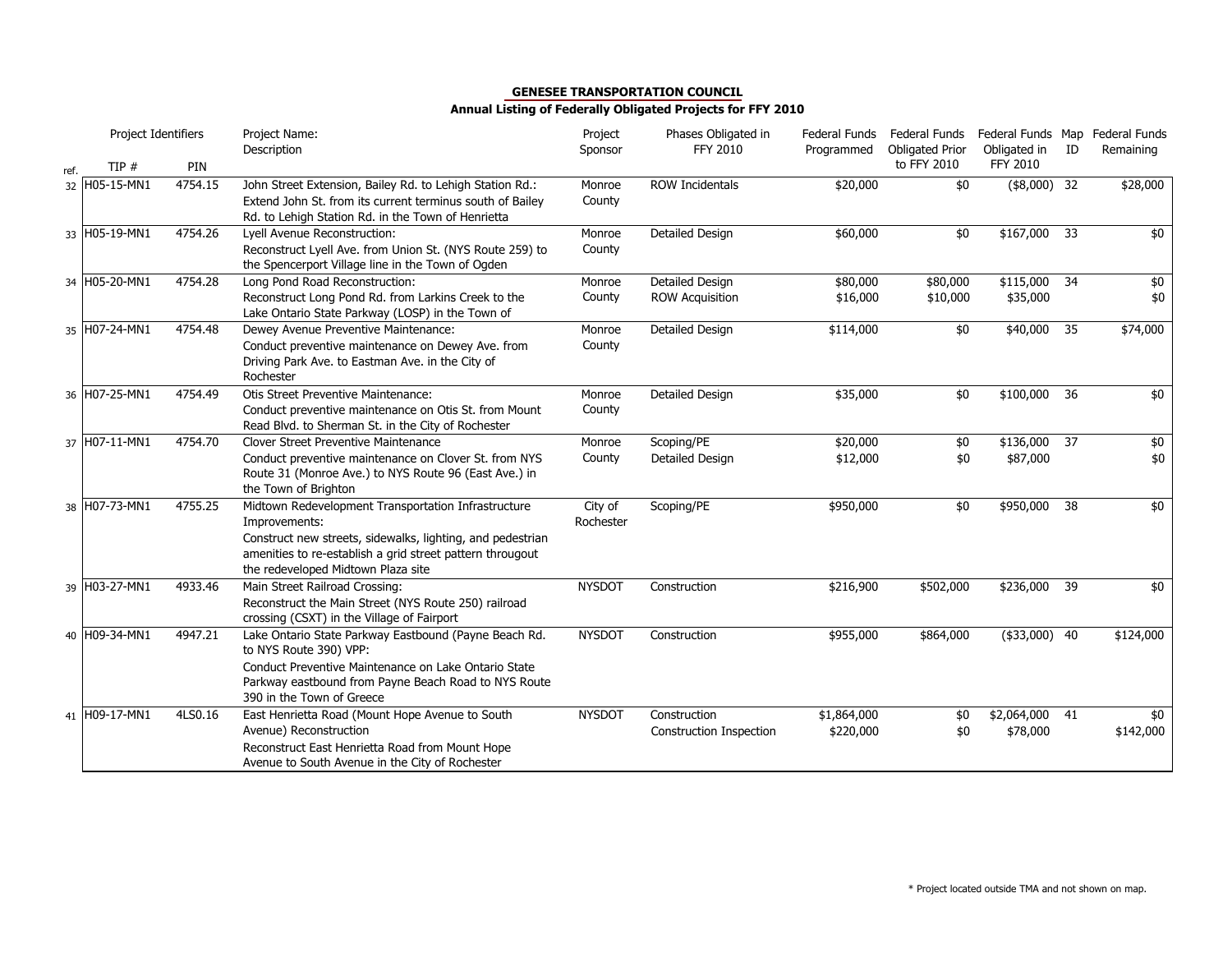|      | Project Identifiers    |         | Project Name:<br>Description                                                                                                                                                                                                               | Project<br>Sponsor   | Phases Obligated in<br>FFY 2010                         | Federal Funds<br>Programmed        | Federal Funds<br><b>Obligated Prior</b> | Federal Funds Map Federal Funds<br>Obligated in | ID | Remaining                       |
|------|------------------------|---------|--------------------------------------------------------------------------------------------------------------------------------------------------------------------------------------------------------------------------------------------|----------------------|---------------------------------------------------------|------------------------------------|-----------------------------------------|-------------------------------------------------|----|---------------------------------|
| ref. | TIP#                   | PIN     |                                                                                                                                                                                                                                            |                      |                                                         |                                    | to FFY 2010                             | <b>FFY 2010</b>                                 |    |                                 |
|      | 42 H09-16-MN1          | 4LS0.15 | City of Rochester Highway Preventive Maintenance and<br>Rehabilitation<br>Conduct Highway Preventive Maintenance or<br>Rehabilitation at 7 locations in the City of Rochester (PINs<br>4LS015, 4LS018, 4LS019, 4LS020, 4LS021, 4LS023, and | City of<br>Rochester | Construction<br>Construction Inspection                 | \$1,222,000<br>\$120,000           | \$2,101,000<br>\$200,000                | ( \$289,000)<br>$(*49,000)$                     |    | \$0<br>\$0                      |
|      | 43 H09-22-MN1          | 4LS0.22 | City of Rochester Highway Rehabilitation and<br>Enhancement<br>Conduct Highway Rehabilitation or Enhancement at 3<br>locations in the City of Rochester (PINs 4LS022, 4LS025,<br>and 4LS028)                                               | City of<br>Rochester | Construction                                            | \$2,317,000                        | \$2,316,000                             | $(*408,000)$                                    |    | \$409,000                       |
|      | 44 H09-26-MN1          | 4LS0.30 | Monroe County Highway Rehabilitation<br>Conduct Highway Rehabilitation at 6 locations in Monroe<br>County (PINs 4LS030, 4LS031, 4LS044, 4LS053, 4LS055,<br>and 4LS056)                                                                     | Monroe<br>County     | Construction<br>Construction Inspection                 | \$5,532,000<br>\$293,000           | \$5,345,000<br>\$535,000                | $(*220,000)$<br>$(*30,000)$                     |    | \$407,000<br>\$0                |
|      | 45 H09-29-MN1          | 4LS0.32 | Monroe County Highway Rehabilitation<br>Conduct Highway Rehabilitation at 7 locations in Monroe<br>County (PINs 4LS032, 4LS033, 4LS039, 4LS045, 4LS050,<br>4LS051, and 4LS059)                                                             | Monroe<br>County     | Construction                                            | \$3,377,000                        | \$3,239,000                             | (\$155,000)                                     |    | \$293,000                       |
|      | 46 H09-33-MN1          | 4LS0.34 | Monroe County Highway Rehabilitation<br>Conduct Highway Rehabilitation at 9 locations in Monroe<br>County (PINs 4LS034, 4LS037, 4LS038, 4LS046, 4LS047,<br>4LS048, 4LS049, 4LS057, and 4LS062)                                             | Monroe<br>County     | Construction                                            | \$6,100,000                        | \$5,940,000                             | $(*155,000)$                                    |    | \$315,000                       |
|      | <b>Bridge Projects</b> |         |                                                                                                                                                                                                                                            |                      |                                                         |                                    |                                         |                                                 |    |                                 |
|      | 47 B01-04-MN1          | 4031.37 | Route 31 Bridge - Clarkson:<br>Replace the NYS Route 31 bridge over the Erie Canal in<br>the Town of Clarkson                                                                                                                              | <b>NYSDOT</b>        | <b>Detailed Design</b>                                  | \$79,200                           | \$370,000                               | $($ \$15,000) 42                                |    | \$0                             |
|      | 48 B09-15-MN1          | 4031.39 | NYS Route 31F Bridge over Irondequoit Creek<br>Replacement:<br>Replace the NYS Route 31F Bridge over Irondequoit<br>Creek in the Town of Perinton                                                                                          | <b>NYSDOT</b>        | Construction<br>Construction Inspection                 | \$730,000<br>\$73,000              | \$698,000<br>\$105,000                  | \$42,000 43<br>\$415,000                        |    | \$0<br>\$0                      |
|      | 49 B07-07-MN1          | 4064.08 | Rt. 64 over Irondequoit Creek Reconstruction<br>Reconstruct the NYS Route 64 bridge over Irondequoit<br>Creek in the Town of Mendon                                                                                                        | <b>NYSDOT</b>        | Scoping/PE<br>Detailed Design<br><b>ROW Incidentals</b> | \$121,000<br>\$81,000<br>\$7,000   | \$0<br>\$0<br>\$0                       | \$125,000 44<br>\$100,000<br>\$6,000            |    | \$0<br>\$0<br>\$1,000           |
|      | 50 B07-08-MN1          | 4390.45 | Rt. 390 Ramp Bridge over Rts. 104 and 390<br>Reconstruction:<br>Reconstruct the NYS Route 390 ramp bridge over NYS<br>Route 104 (West Ridge Rd.) and NYS Route 390 in the<br>Town of Greece                                                | <b>NYSDOT</b>        | Scoping/PE<br>Detailed Design<br><b>ROW Incidentals</b> | \$402,000<br>\$269,000<br>\$11,000 | \$0<br>\$0<br>\$0                       | $$319,000$ 45<br>\$195,000<br>\$9,000           |    | \$83,000<br>\$74,000<br>\$2,000 |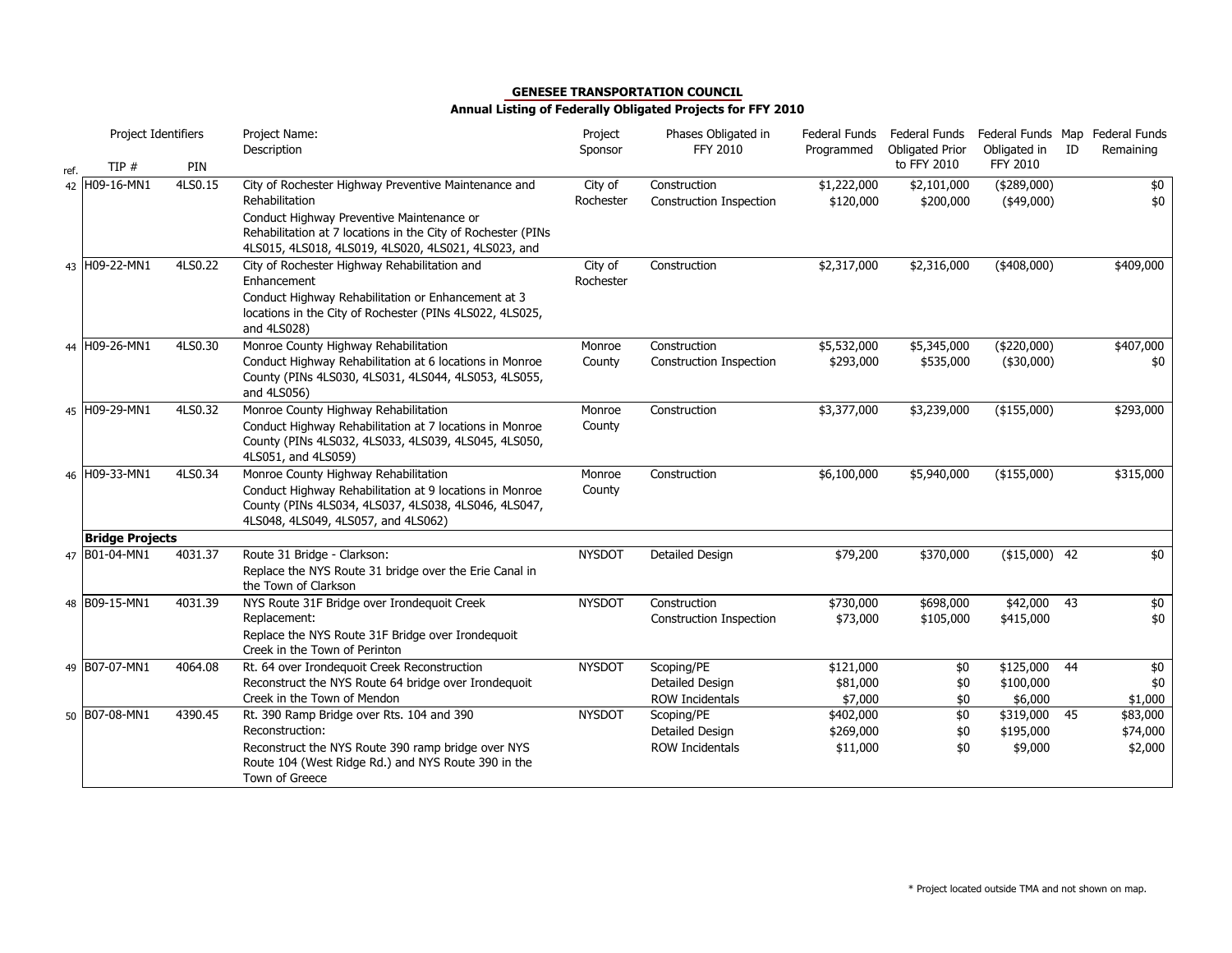|      | Project Identifiers |         | Project Name:<br>Description                                                                                                                                                                                    | Project<br>Sponsor | Phases Obligated in<br><b>FFY 2010</b> | Federal Funds<br>Programmed | Federal Funds Federal Funds Map Federal Funds<br><b>Obligated Prior</b> | Obligated in    | ID | Remaining |
|------|---------------------|---------|-----------------------------------------------------------------------------------------------------------------------------------------------------------------------------------------------------------------|--------------------|----------------------------------------|-----------------------------|-------------------------------------------------------------------------|-----------------|----|-----------|
| ref. | TIP#                | PIN     |                                                                                                                                                                                                                 |                    |                                        |                             | to FFY 2010                                                             | <b>FFY 2010</b> |    |           |
|      | 51 B07-20-MN1       | 4390.46 | Rt. 390 Bridges Preventive Maintenance:<br>Conduct element-specific preventive maintenance on the<br>NYS Route 390 bridges over Latona Rd., Weiland Rd., and<br>Lexington Ave. in the Towns of Greece and Gates | <b>NYSDOT</b>      | Construction                           | \$1,700,000                 | \$0                                                                     | \$743,000       | 46 | \$957,000 |
|      | 52 B07-21-MN1       | 4490.30 | I-490 Bridges Preventive Maintenance:                                                                                                                                                                           | <b>NYSDOT</b>      | Construction                           | \$1,736,000                 | \$0                                                                     | \$1,466,000     | 47 | \$270,000 |
|      |                     |         | Conduct element-specific prev. maint. on the I-490<br>bridges over Marsh Rd., Kreag Rd., & the Erie Canal and<br>the NYS Rt. 31 bridge over I-490 in the Towns of Perinton<br>and Pittsford                     |                    | Construction Inspection                | \$87,000                    | \$0                                                                     | \$176,000       |    | \$0       |
|      | 53 B93-14-MN1       | 4751.87 | <b>Broad Street Tunnel:</b>                                                                                                                                                                                     | City of            | ROW Incidentals                        | \$0                         | $\overline{50}$                                                         | $($ \$9,000) 48 |    | \$9,000   |
|      |                     |         | Reconstruct the Broad St. Tunnel from W. Main St. to<br>Brown St. and conduct limited safety repairs and surface<br>rehabilitation from W. Main St. to Exchange St. in the City<br>of Rochester                 | Rochester          |                                        |                             |                                                                         |                 |    |           |
|      | 54 B05-01-MN1       | 4753.88 | Honeoye Falls Road #6 Bridge over Honeoye Creek:                                                                                                                                                                | Monroe             | Detailed Design                        | \$27,000                    | \$0                                                                     | \$93,000 49     |    | \$0       |
|      |                     |         | Reconstruct the Honeoye Falls Rd. #6 bridge over                                                                                                                                                                | County             | Construction                           | \$462,000                   | \$0                                                                     | \$254,000       |    | \$208,000 |
|      |                     |         | Honeoye Creek in the Town of Mendon                                                                                                                                                                             |                    | <b>Construction Inspection</b>         | \$65,000                    | \$0                                                                     | \$44,000        |    | \$21,000  |
|      | 55 B05-02-MN1       | 4753.89 | North Greece Road Bridge over Northrup Creek:                                                                                                                                                                   | Monroe             | Construction                           | \$800,000                   | \$0                                                                     | \$663,000       | 50 | \$137,000 |
|      |                     |         | Reconstruct the North Greece Rd. bridge over Northrup<br>Creek in the Town of Greece                                                                                                                            | County             | Construction Inspection                | \$112,000                   | \$0                                                                     | \$79,000        |    | \$33,000  |
|      | 56 B05-03-MN1       | 4753.90 | Marsh Road Bridge over Cullens Run Creek:<br>Reconstruct the Marsh Rd. bridge over Cullens Run Creek<br>in the Town of Pittsford                                                                                | Monroe<br>County   | <b>ROW Incidentals</b>                 | \$4,000                     | \$0                                                                     | $($3,000)$ 51   |    | \$7,000   |
|      | 57 B05-04-MN1       | 4753.91 | Edgemere Drive Bridge over Round Pond Outlet:                                                                                                                                                                   | Monroe             | <b>ROW Incidentals</b>                 | \$5,000                     | \$0                                                                     | $(4,000)$ 52    |    | \$9,000   |
|      |                     |         | Replace the Edgemere Dr. bridge over Round Pond Outlet<br>in the Town of Greece                                                                                                                                 | County             |                                        |                             |                                                                         |                 |    |           |
|      | 58 B05-05-MN1       | 4753.92 | Union Street Bridge over Black Creek:                                                                                                                                                                           | Monroe             | ROW Incidentals                        | \$5,000                     | \$0                                                                     | $($4,000)$ 53   |    | \$9,000   |
|      |                     |         | Replace the Union St. bridge over Black Creek in the<br>Town of Chili                                                                                                                                           | County             |                                        |                             |                                                                         |                 |    |           |
|      | 59 B05-07-MN1       | 4753.94 | Kirk Road Bridge over Round Pond Creek:                                                                                                                                                                         | Monroe             | Detailed Design                        | \$88,000                    | \$0                                                                     | \$10,000        | 54 | \$78,000  |
|      |                     |         | Replace the Kirk Rd. bridge over Round Pond Creek<br>Tributary in the Town of Greece                                                                                                                            | County             |                                        |                             |                                                                         |                 |    |           |
|      | 60 B05-08-MN1       | 4753.95 | Wilder Road Bridge Preventive Maintenance:                                                                                                                                                                      | Monroe             | Construction                           | \$452,000                   | \$328,000                                                               | \$13,000        | 55 | \$111,000 |
|      |                     |         | Conduct element-specific preventive maintenance on the<br>Wilder Rd. bridge over Salmon Creek in the Town of<br>Parma                                                                                           | County             |                                        |                             |                                                                         |                 |    |           |
|      | 61 B05-09-MN1       | 4753.96 | Union Street Bridge Replacement:                                                                                                                                                                                | Monroe             | Detailed Design                        | \$161,000                   | \$0                                                                     | \$82,000        | 56 | \$79,000  |
|      |                     |         | Replace the Union St. bridge over Oatka Creek in the<br>Town of Wheatland                                                                                                                                       | County             |                                        |                             |                                                                         |                 |    |           |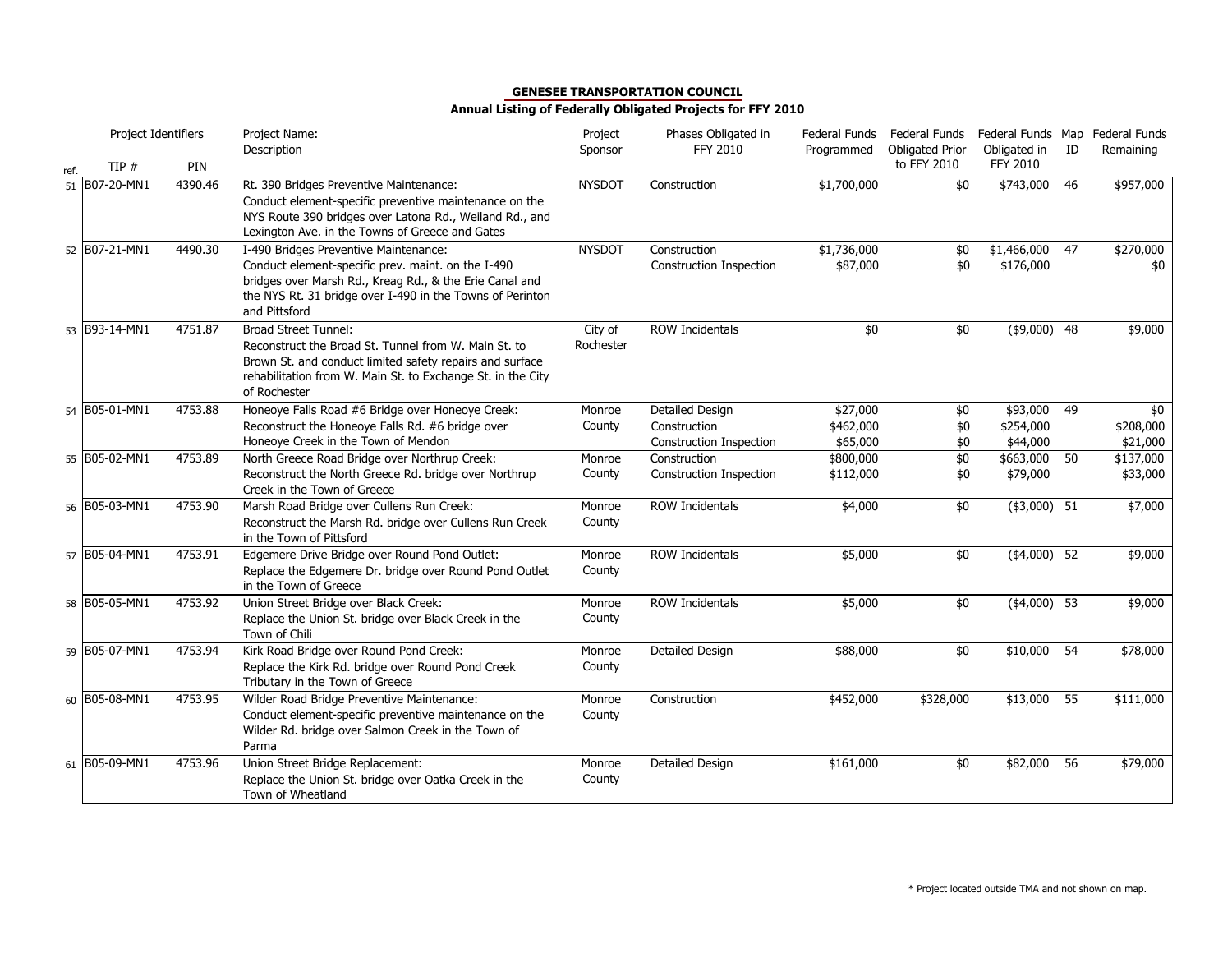|      | Project Identifiers |         | Project Name:<br>Description                                                                                                                                      | Project<br>Sponsor | Phases Obligated in<br><b>FFY 2010</b> | Federal Funds<br>Programmed | Federal Funds<br><b>Obligated Prior</b> | Federal Funds Map Federal Funds<br>Obligated in | ID | Remaining       |
|------|---------------------|---------|-------------------------------------------------------------------------------------------------------------------------------------------------------------------|--------------------|----------------------------------------|-----------------------------|-----------------------------------------|-------------------------------------------------|----|-----------------|
| ref. | TIP#                | PIN     |                                                                                                                                                                   |                    |                                        |                             | to FFY 2010                             | <b>FFY 2010</b>                                 |    |                 |
|      | 62 B05-10-MN1       | 4753.97 | Lawrence Road Bridge over Brockport Creek:<br>Reconstruct the Lawrence Rd. bridge over Brockport<br>Creek in the Town of Clarkson                                 | Monroe<br>County   | <b>ROW Acquisition</b>                 | \$13,000                    | \$0                                     | \$12,000                                        | 57 | $\sqrt{$1,000}$ |
|      | 63 B05-11-MN1       | 4753.98 | Peck Road Bridge over Salmon Creek:                                                                                                                               | Monroe             | <b>ROW Incidentals</b>                 | \$4,000                     | \$0                                     | \$7,000                                         | 58 | \$0             |
|      |                     |         | Replace the Peck Rd. bridge over Salmon Creek in the<br>Town of Parma                                                                                             | County             | <b>ROW Acquisition</b>                 | \$13,000                    | \$0                                     | \$8,000                                         |    | \$5,000         |
|      | 64 B07-01-MN1       | 4754.77 | Long Pond Road Bridge over Round Pond Creek:                                                                                                                      | Monroe             | Scoping/PE                             | \$77,000                    | \$0                                     | \$62,000                                        | 59 | \$15,000        |
|      |                     |         | Rehabilitate the Long Pond Rd. bridge over Round Pond<br>Creek in the Town of Greece                                                                              | County             | <b>ROW Incidentals</b>                 | \$2,000                     | \$0                                     | \$2,000                                         |    | \$0             |
|      | 65 B07-02-MN1       | 4754.78 | Edgewood Avenue Bridge over Allens Creek:                                                                                                                         | Town of            | Scoping/PE                             | \$136,000                   | \$0                                     | \$107,000                                       | 60 | \$29,000        |
|      |                     |         | Replace the Edgewood Ave. bridge over Allens Creek in                                                                                                             | <b>Brighton</b>    | Detailed Design                        | \$85,000                    | \$0                                     | \$67,000                                        |    | \$18,000        |
|      |                     |         | the Town of Brighton                                                                                                                                              |                    | <b>ROW Incidentals</b>                 | \$4,000                     | \$0                                     | \$3,000                                         |    | \$1,000         |
|      | 66 B07-03-MN1       | 4754.79 | Klem Road Bridge over Mill Creek Tributary:                                                                                                                       | Town of            | Scoping/PE                             | \$145,000                   | \$0                                     | \$96,000 61                                     |    | \$49,000        |
|      |                     |         | Replace the Klem Rd. bridge over Mill Creek tributary in<br>the Town of Webster                                                                                   | Webster            | <b>ROW Incidentals</b>                 | \$5,000                     | \$0                                     | \$4,000                                         |    | \$1,000         |
|      | 67 B07-04-MN1       | 4754.80 | Penfield Road Bridge over Irondequoit Creek:                                                                                                                      | Town of            | Scoping                                | \$120,000                   | \$0                                     | \$64,000                                        | 62 | \$56,000        |
|      |                     |         | Rehabilitate the Penfield Rd. bridge over Irondequoit<br>Creek in the Town of Penfield                                                                            | Penfield           | <b>ROW Incidentals</b>                 | \$4,000                     | \$0                                     | \$3,000                                         |    | \$1,000         |
|      | 68 B07-05-MN1       | 4754.81 | Twin Bridge Road over Oatka Creek:                                                                                                                                | Town of            | Scoping/PE                             | \$213,000                   | \$0<br>\$0                              | \$294,000                                       | 63 | \$0<br>\$0      |
|      |                     |         | Replace the Twin Bridge Rd. bridge over Oatka Creek in                                                                                                            | Wheatland          | <b>ROW Incidentals</b>                 | \$7,000                     | \$0                                     | \$5,000                                         |    | \$2,000         |
|      |                     |         | the Town of Wheatland                                                                                                                                             |                    |                                        |                             | \$0                                     |                                                 |    | \$0             |
|      | 69 B07-18-MN1       | 4754.82 | Burnt Mill Road Bridge over Black Creek Preventive                                                                                                                | Town of Riga       | Scoping/PE                             | \$47,000                    | \$0                                     | \$37,000                                        | 64 | \$10,000        |
|      |                     |         | Maintenance                                                                                                                                                       |                    | Detailed Design                        | \$29,000                    | \$0                                     | \$23,000                                        |    | \$6,000         |
|      |                     |         | Conduct element-specific preventive maintenance on the<br>Burnt Mill Rd. bridge over Black Creek in the Town of Riga                                              |                    | <b>ROW Incidentals</b>                 | \$1,000                     | \$0                                     | \$1,000                                         |    | \$0             |
|      | 70 B07-13-MN1       | 4754.88 | Collamer Road Bridge over West Creek Reconstruction:                                                                                                              | Town of            | <b>ROW Acquisition</b>                 | \$13,000                    | \$0                                     | \$3,000                                         | 65 | \$10,000        |
|      |                     |         | Reconstruct the Collamer Rd. bridge over West Creek in<br>the Town of Parma                                                                                       | Parma              |                                        |                             |                                         |                                                 |    |                 |
|      | 71 H07-68-MN1       | 4805.46 | Bridge Deck and Joint Repairs on I-390 and I-590:                                                                                                                 | <b>NYSDOT</b>      | Construction                           | \$956,700                   | \$1,255,000                             | $(*219,000)$                                    |    | \$0             |
|      |                     |         | Conduct element-specific preventive maintenance on<br>thirteen bridges on I-390 and I-590 over various roads in<br>the Towns of Brighton and Henrietta.           |                    | Construction Inspection                | \$95,400                    | \$151,000                               | (\$26,000)                                      |    | \$0             |
|      | 72 B01-05-MN1       | 4940.96 | Smith Street Bridge:                                                                                                                                              | <b>NYSDOT</b>      | Scoping/PE                             | \$105,000                   | \$120,000                               | \$1,000 66                                      |    | \$0             |
|      |                     |         | Rehabilitate the Smith St bridge over the Erie Canal in the<br>Village of Brockport                                                                               |                    | Detailed Design                        | \$85,000                    | \$96,000                                | $(*56,000)$                                     |    | \$45,000        |
|      | 73 B05-35-MN1       | 4947.18 | Lake Ontario State Parkway Bridge over Dewey Ave:<br>Replace the supertstucture of the Lake Ontario State<br>Parkway Bridge over Dewey Ave. in the Town of Greece | <b>NYSDOT</b>      | Construction                           | \$1,064,000                 | \$1,151,000                             | \$130,000                                       | 67 | \$0             |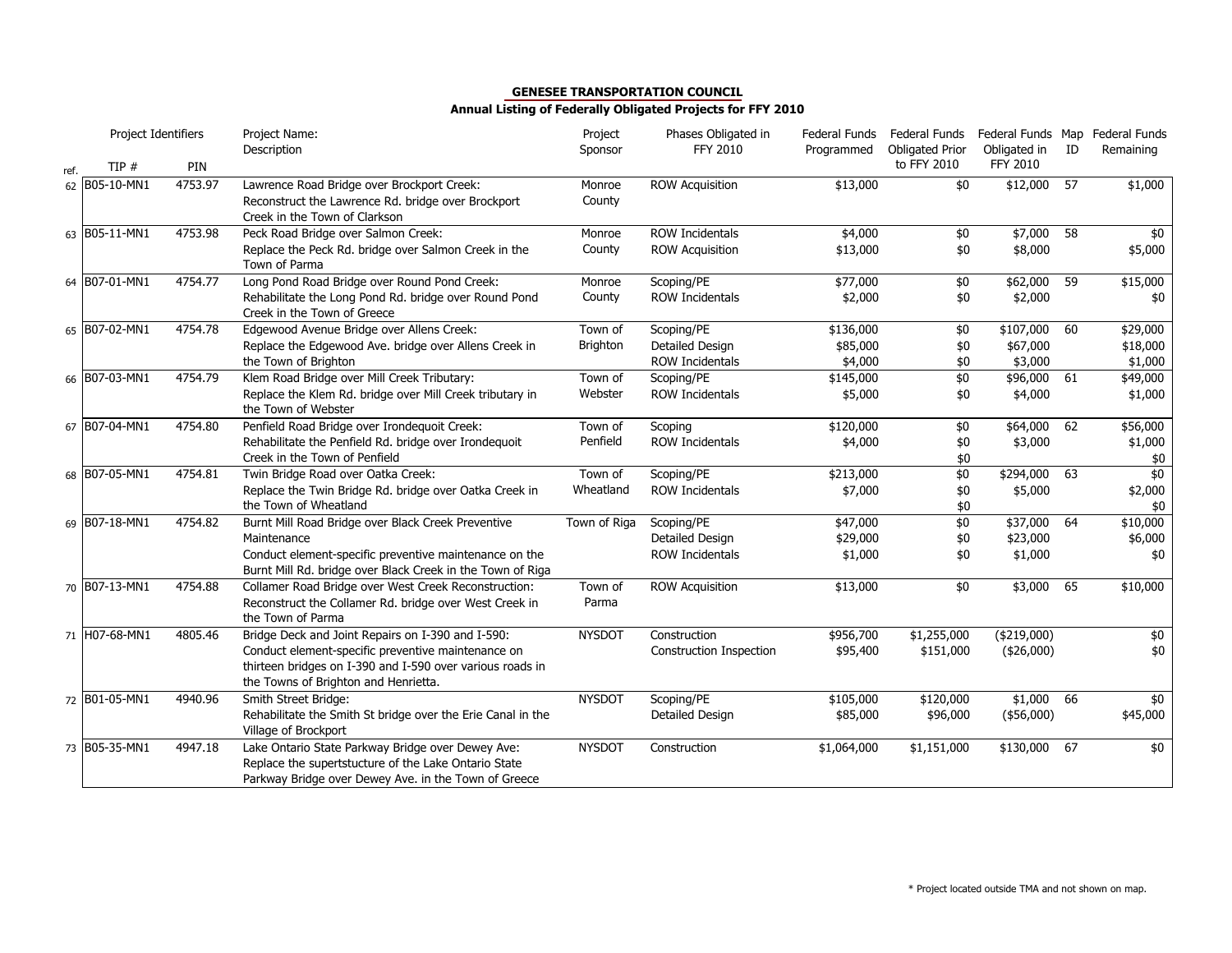|      | Project Identifiers                   |         | Project Name:<br>Description                                                                                                                                                                                                                        | Project<br>Sponsor   | Phases Obligated in<br><b>FFY 2010</b>         | Federal Funds<br>Programmed | Federal Funds<br><b>Obligated Prior</b> | Federal Funds Map Federal Funds<br>Obligated in | ID | Remaining             |
|------|---------------------------------------|---------|-----------------------------------------------------------------------------------------------------------------------------------------------------------------------------------------------------------------------------------------------------|----------------------|------------------------------------------------|-----------------------------|-----------------------------------------|-------------------------------------------------|----|-----------------------|
| ref. | TIP#                                  | PIN     |                                                                                                                                                                                                                                                     |                      |                                                |                             | to FFY 2010                             | FFY 2010                                        |    |                       |
|      | 74 B09-01-MN1                         | 4LS0.08 | City of Rochester Bridge Preventive Maintenance:<br>Conduct element-specific Preventive Maintenance on 8<br>bridges in the City of Rochester (PINs 4LS008, 4LS009,<br>4LS010, 4LS011, 4LS012, 4LS013, 4LS014, and 4LS017)                           | City of<br>Rochester | Construction<br><b>Construction Inspection</b> | \$1,819,000<br>\$182,000    | \$1,817,000<br>\$185,000                | $($ \$630,000)<br>\$78,000                      |    | \$632,000<br>\$0      |
|      | 75 B09-09-MN1                         | 4LS0.36 | Monroe County Bridge Preventive Maintenance:<br>Conduct element-specific Preventive Maintenance on 6<br>bridges in Monroe County (PINs 4LS036, 4LS040, 4LS041,<br>4LS042, 4LS052, and 4LS054)                                                       | Monroe<br>County     | Construction<br><b>Construction Inspection</b> | \$484,000<br>\$76,000       | \$471,000<br>\$89,000                   | $($ \$193,000)<br>$(*44,000)$                   |    | \$206,000<br>\$31,000 |
|      | <b>Public Transportation Projects</b> |         |                                                                                                                                                                                                                                                     |                      |                                                |                             |                                         |                                                 |    |                       |
|      | 76 T99-01-MN1                         | 4820.72 | <b>Transit Enhancements:</b><br>Principally on-street enhancements to RTS passenger<br>waiting facilities                                                                                                                                           | <b>RGRTA</b>         | Other                                          | \$116,800                   | \$0                                     | \$116,808                                       |    | \$0                   |
|      | 77 T99-02-MN1                         | 4820.73 | Downtown Transit Center:<br>Construction of the transit component of the former<br>Renaissance Square project. Project will include a new<br>bus terminal to replace the existing outdoor, on-street<br>transfer facility.                          | <b>RGRTA</b>         | Other                                          | \$29,321,600                | \$0                                     | \$3,067,180                                     | 68 | \$26,254,420          |
| 78   | T97-11-MN1                            | 4821.48 | Preventive Maintenance:<br>Preventive maintenance for RTS and Lift Line                                                                                                                                                                             | <b>RGRTA</b>         | Other                                          | \$4,410,400                 | \$0                                     | \$4,062,120                                     |    | \$348,280             |
|      | 79 T05-04-MN1                         | 4821.46 | Replace Eight (8) RTS Transit Buses (FFY 2009):<br>Replace Eight (8) existing RTS transit buses                                                                                                                                                     | <b>RGRTA</b>         | Other                                          | \$8,460,000                 | \$0                                     | \$3,413,552                                     |    | \$5,046,448           |
|      | 80 T07-08-MN1                         | 4821.67 | Technology Initiatives for Driving Excellence (TIDE):<br>Implement a technology-based system to integrate<br>customer, field assets, and back-office operational<br>management and support services                                                 | Monroe<br>County     | Other                                          | \$4,800,000                 | \$0                                     | \$4,000,000                                     |    | \$800,000             |
| 81   | T11-12-MN1                            | 4821.91 | Medical Motor Service Transportation ACCESS (TRAC):<br>Coordinate trasnportation services for elderly and<br>disabled individuals in collaboration with LifeSpan,<br>Catholic Family Center, Eldersource, and Monroe County<br>Office for the Aging | <b>RGRTA</b>         | Other                                          | \$149,000                   | \$0                                     | \$99,000                                        |    | \$50,000              |
|      | 82 T11-13-MN1                         | 4821.92 | Automated Phone System Individual Bus Stop Coding:<br>Upgrade the RTS touch-tone telephone information<br>system to allow customers to utilize a bus stop-specific<br>identifier when seeking scheduling information                                | <b>RGRTA</b>         | Other                                          | \$75,000                    | \$0                                     | \$60,000                                        |    | \$15,000              |
|      | 83 T11-14-MN1                         | 4821.93 | Purchase and Operation of an Accessible Bus:<br>Purchase and operate a small transit bus to be dispatched<br>as needed to pick-up wheelchair riders when the regularly<br>scheduled RTS bus does not have available capacity to do<br>SO            | <b>RGRTA</b>         | Other                                          | \$806,000                   | \$0                                     | \$316,541                                       |    | \$489,459             |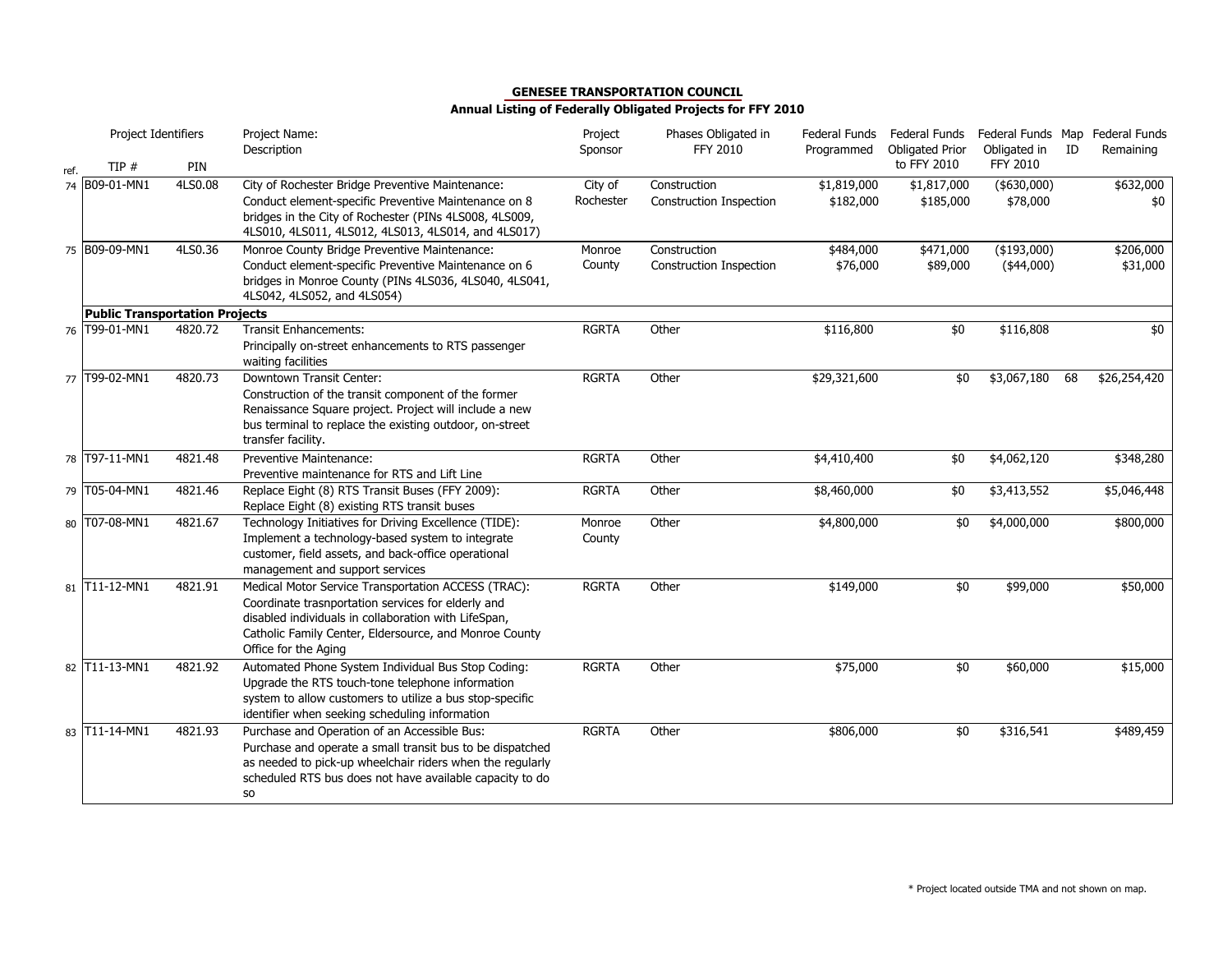|      | Project Identifiers                      |         | Project Name:<br>Description                                                                                                                                                                                 | Project<br>Sponsor         | Phases Obligated in<br>FFY 2010                | Federal Funds<br>Programmed | Federal Funds<br><b>Obligated Prior</b> | Federal Funds Map Federal Funds<br>Obligated in | ID | Remaining             |
|------|------------------------------------------|---------|--------------------------------------------------------------------------------------------------------------------------------------------------------------------------------------------------------------|----------------------------|------------------------------------------------|-----------------------------|-----------------------------------------|-------------------------------------------------|----|-----------------------|
| ref. | TIP#                                     | PIN     |                                                                                                                                                                                                              |                            |                                                |                             | to FFY 2010                             | FFY 2010                                        |    |                       |
| 84   | T07-24-MN1                               | 4821.94 | RGRTA New Freedom Program Administration:<br>Administer the New Freedom Program projects to be<br>conducted by RGRTA and Medical Motor Service                                                               | <b>RGRTA</b>               | Other                                          | \$68,000                    | \$0                                     | \$68,178                                        |    | \$0                   |
|      | 85 T07-16-MN1                            | 4824.80 | FFY 2008 & FFY 2009 Jobs Access/Reverse Commute:<br>Provide evening and off-peak service from the City of<br>Rochester to employment sites in the towns of Greece,<br>Henrietta, Ogden, Perinton, and Sweden | <b>RGRTA</b>               | Other                                          | \$1,419,000                 | \$345,261                               | \$345,261                                       |    | \$728,478             |
|      | 86 T07-19-MN1                            | 4824.83 | Articulated Bus Maintenance Lifts:<br>Purchase new bus maintenance lifts for RTS 60-foot<br>articulated buses                                                                                                | <b>RGRTA</b>               | Other                                          | \$160,000                   | \$0                                     | \$128,000                                       |    | \$32,000              |
|      | 87 T07-20-MN1                            | 4824.84 | RTS Runcutting Software:<br>Purchase new software for assigning vehicles and drivers<br>to RTS bus routes                                                                                                    | <b>RGRTA</b>               | Other                                          | \$362,000                   | \$0                                     | \$288,935                                       |    | \$73,065              |
|      | 88 T09-06-MN1                            | 4LS0.85 | RGRTA Site and Facility Improvements:<br>Construct various site and facility improvements at the<br>Regional Transit Service (RTS) Campus                                                                    | <b>RGRTA</b>               | Other                                          | \$7,831,000                 | \$526,700                               | \$6,549,212                                     |    | \$755,088             |
|      | <b>Other Projects</b>                    |         |                                                                                                                                                                                                              |                            |                                                |                             |                                         |                                                 |    |                       |
|      | 89 001-01-MN1                            | 4753.43 | CBD Wayfinding Signs:<br>Improvements to the City of Rochester Central Business<br>District wayfinding signage                                                                                               | Monroe<br>County           | Construction                                   | \$585,000                   | \$0                                     | \$20,000                                        |    | \$565,000             |
|      | 90 007-01-MN1                            | 4755.06 | Multi-Agency Green Fueling Stations Project:<br>Construct alternative fuels dispensing stations near the<br>fleet operations centers of the City of Rochester and<br>Monroe County                           | City of<br>Rochester       | Other                                          | \$800,000                   | \$0                                     | \$3,280,000                                     |    | \$0                   |
|      | 91 003-01-MN1                            | 4ITS.10 | Highway Emergency Local Patrol (HELP) Program:<br>Continue the Highway Emergency Local Patrol (HELP)<br>service on highways in the Rochester TMA                                                             | <b>NYSDOT</b>              | Other                                          | \$326,000                   | \$66,000                                | \$326,000                                       |    | \$0                   |
|      | 92 005-01-MN1                            | 4ITS.12 | Computerized Traffic Signal System Communication<br>Conduit:<br>Install new communication conduit for the existing<br>Monroe County computerized traffic signal system                                       | Monroe<br>County           | Construction<br><b>Construction Inspection</b> | \$1,000,000<br>\$50,000     | \$0<br>\$0                              | \$760,000<br>\$38,000                           |    | \$240,000<br>\$12,000 |
|      | 93 009-01-MN1                            | 4LS0.63 | Monroe County Sign Replacement Program:<br>Replace road signs in compliance with latest MUTCD<br>standards                                                                                                   | Monroe<br>County           | Other                                          | \$300,000                   | \$300,000                               | \$39,000                                        |    | \$0                   |
|      | <b>Bicycle &amp; Pedestrian Projects</b> |         |                                                                                                                                                                                                              |                            |                                                |                             |                                         |                                                 |    |                       |
|      | 94 N05-01-MN1                            | 4754.08 | Highland Park/Canalway Connector:<br>Construct a multi-use trail from the Erie Canalway Trail to<br>Highland Ave. and create an on-street bicycle connection<br>to the Genesee Riverway Trail                | Town of<br><b>Brighton</b> | <b>ROW Incidentals</b>                         | \$90,000                    | \$0                                     | \$72,000                                        | 69 | \$18,000              |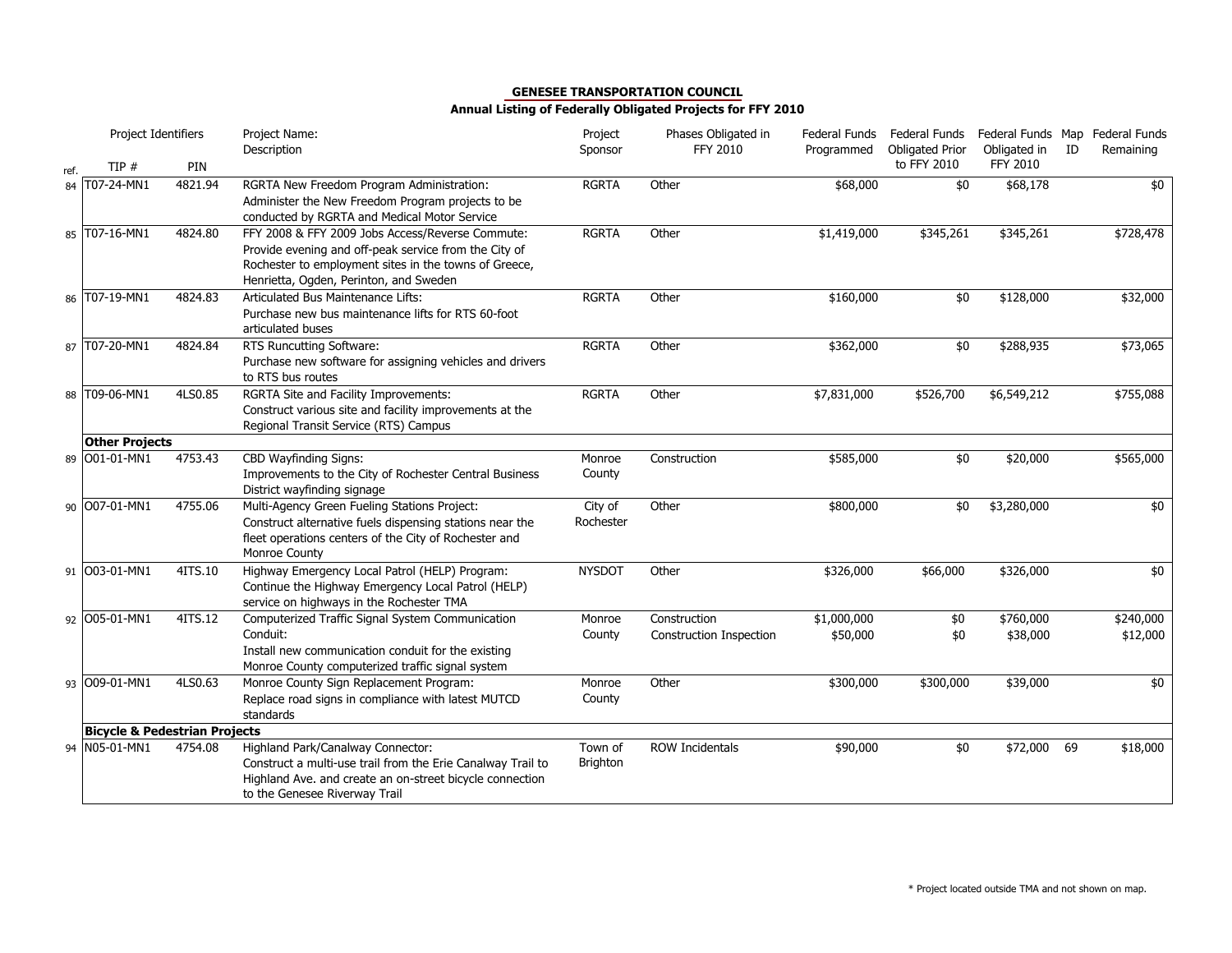|      | Project Identifiers                       |         | Project Name:<br>Description                                                                                                                                                                                                                                          | Project<br>Sponsor   | Phases Obligated in<br><b>FFY 2010</b>                            | Federal Funds<br>Programmed           | Federal Funds<br><b>Obligated Prior</b> | Federal Funds Map<br>Obligated in        | ID     | Federal Funds<br>Remaining        |
|------|-------------------------------------------|---------|-----------------------------------------------------------------------------------------------------------------------------------------------------------------------------------------------------------------------------------------------------------------------|----------------------|-------------------------------------------------------------------|---------------------------------------|-----------------------------------------|------------------------------------------|--------|-----------------------------------|
| ref. | TIP#                                      | PIN     |                                                                                                                                                                                                                                                                       |                      |                                                                   |                                       | to FFY 2010                             | FFY 2010                                 |        |                                   |
| 95   | N07-04-MN1                                | 4754.42 | Inner Loop/Sidewalk ADA-Accessible Ramps & Other<br><b>Arterial Sidewalks:</b><br>Construct ADA-compliant accessible ramps for sidewalks<br>on selected bridges related to the Inner Loop and create<br>ADA-compliant accessible sidewalks on other nearby<br>streets | Monroe<br>County     | <b>Detailed Design</b>                                            | \$64,000                              | \$0                                     | \$50,000                                 |        | \$14,000                          |
|      | 96 N07-12-MN1                             | 4755.21 | Calkins/Mendon Center Road Corridor Improvements:<br>Construct 6,740' of new sidewalk along Calkins Rd.,<br>Mendon Ctr. Rd. & Tobey Rd.; Install ped. countdown<br>signals; Improve 280' of multi-use trail; Purchase<br>educational materials                        | Town of<br>Pittsford | Construction                                                      | \$248,000                             | \$0                                     | \$93,000                                 | 70     | \$155,000                         |
|      | 97 N03-01-MN1                             | 4947.14 | Lake Ontario State Parkway Multi-Use Trail:<br>Construct a new multi-use trail along the Lake Ontario<br>State Parkway from the Genesee River in the City of<br>Rochester to NYS Route 390 in the Town of Greece                                                      | <b>NYSDOT</b>        | Scoping/PE<br>Construction                                        | \$114,000<br>\$1,793,000              | \$546,000<br>\$1,530,000                | \$200,000 71<br>\$200,000                |        | \$0<br>\$63,000                   |
|      | 98 N09-01-MN1                             | 4LS0.26 | 2009 Hazardous Sidewalk Replacement Program (Federal-<br>Aid Routes):<br>Replace hazardous sidewalks along various Federal-Aid<br>roadways in the City of Rochester                                                                                                   | City of<br>Rochester | Construction<br>Construction Inspection                           | \$273,000<br>\$27,000                 | \$0<br>\$0                              | \$954,000<br>\$27,000                    |        | \$0<br>\$0                        |
| 99   | N09-02-MN1                                | 4LS0.27 | La Avenida Streetscape (N. Clinton Ave. between Upper<br>Falls Blvd. & Avenue D) Improvements:<br>Construct enhancements to the North Clinton Avenue<br>streetscape between Upper Falls Boulevard & Avenue D                                                          | City of<br>Rochester | Construction                                                      | \$1,000,000                           | \$1,100,000                             | \$724,000 72                             |        | \$0                               |
|      | 100 NO7-18-MN1                            | 4LS0.94 | Jackson Road/Stone Road Shoulder Construction:<br>Construct 7.3 lane miles of paved shoulders to provide for safe<br>bicycle & pedestrian use along Jackson Rd. in Penfield &<br>Webster and Stone Rd. in Henrietta & Pittsford.                                      | Monroe<br>County     | <b>Detailed Design</b><br>Construction<br>Construction Inspection | \$320,000<br>\$1,310,000<br>\$120,000 | $$0$<br>\$0<br>\$0                      | \$203,000 73<br>\$1,211,000<br>\$75,000  |        | \$117,000<br>\$99,000<br>\$45,000 |
|      |                                           |         | Projects principally located in Genesee County (outside TMA)                                                                                                                                                                                                          |                      |                                                                   |                                       |                                         |                                          |        |                                   |
|      | <b>Highway Projects</b><br>101 H01-32-GN2 | 4005.11 | Routes 5 & 19 Reconstruction:<br>Reconstruct NYS Routes 5 & 19 in the Village of LeRoy                                                                                                                                                                                | <b>NYSDOT</b>        | Preliminary Engineering                                           | \$204,000                             | \$234,000                               | (\$231,000)                              | $\ast$ | \$0                               |
|      | 102 H05-13-GN2                            | 4077.06 | Route 77 Rehabilitation - Rte. 20 to the Thruway:<br>Rehabilitate NYS Route 77 from NYS Route 20 to the NYS<br>Thruway (I-90) in the Towns of Darien & Pembroke & the<br>Village of Corfu                                                                             | <b>NYSDOT</b>        | Detailed Design<br>Construction<br>Construction Inspection        | \$240,000<br>\$4,007,000<br>\$401,000 | \$116,000<br>\$2,594,000<br>\$458,000   | \$224,000<br>\$728,000<br>$($ \$319,000) | $\ast$ | \$0<br>\$685,000<br>\$262,000     |
|      | 103 H09-01-GN2                            | 4098.39 | NYS Rt 98 (Noonan Dr. to Main St./NYS Rt. 5/NYS Rt. 63)<br><b>Preventive Maintenance:</b><br>Conduct Preventive Maintenance on NYS Route 98 from<br>Noonan Drive to Main Street/NYS Route 5/NYS Route 63<br>in the City of Batavia                                    | <b>NYSDOT</b>        | Construction<br>Construction Inspection                           | \$1,000,000<br>\$100,000              | \$471,000<br>\$71,000                   | $(*44,000)$<br>$(*14,000)$               | $\ast$ | \$573,000<br>\$43,000             |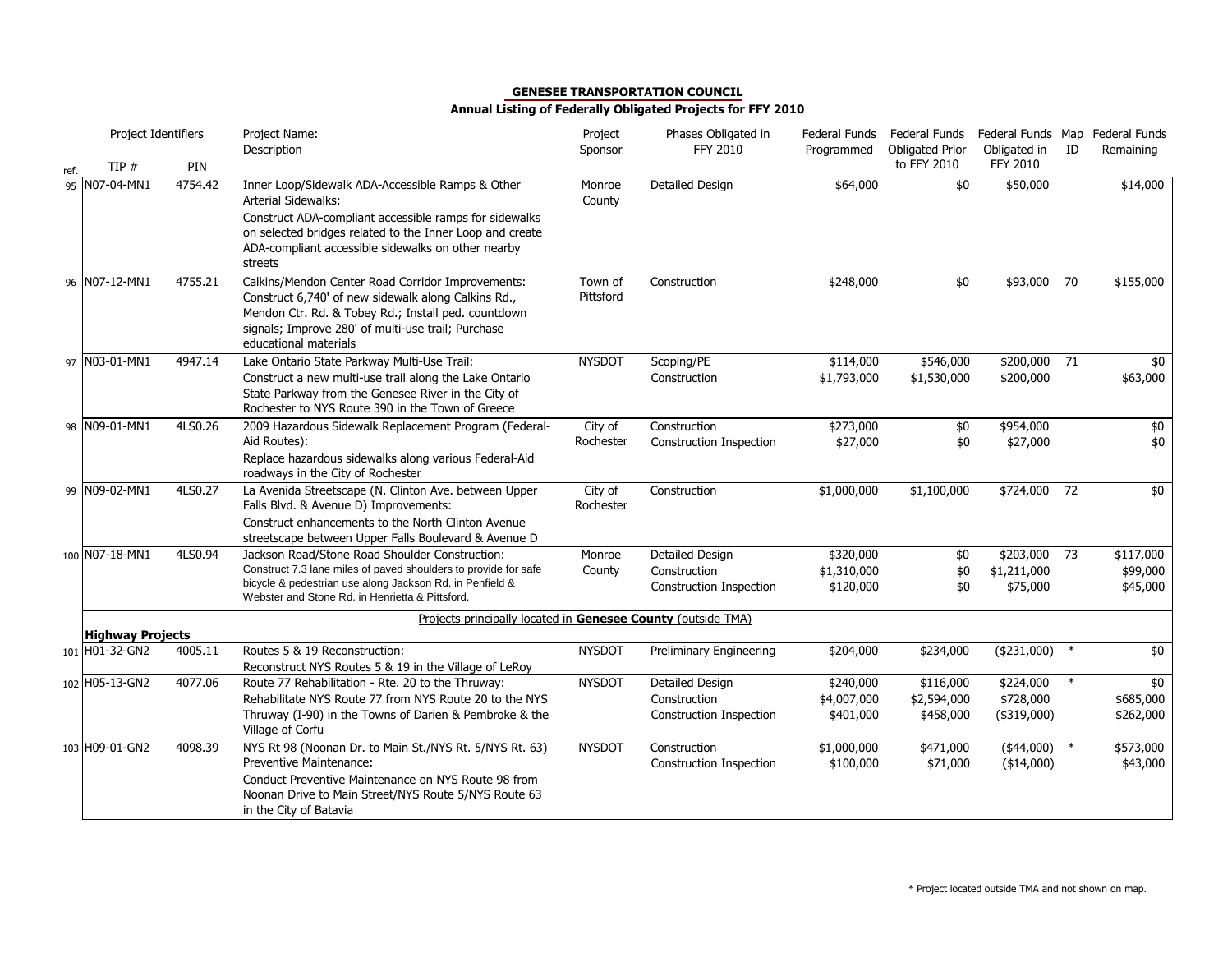|      | Project Identifiers                      |         | Project Name:<br>Description                                                                                                                                                          | Project<br>Sponsor | Phases Obligated in<br><b>FFY 2010</b> | <b>Federal Funds</b><br>Programmed | Federal Funds<br><b>Obligated Prior</b> | Federal Funds Map Federal Funds<br>Obligated in | ID     | Remaining   |
|------|------------------------------------------|---------|---------------------------------------------------------------------------------------------------------------------------------------------------------------------------------------|--------------------|----------------------------------------|------------------------------------|-----------------------------------------|-------------------------------------------------|--------|-------------|
| ref. | TIP#                                     | PIN     |                                                                                                                                                                                       |                    |                                        |                                    | to FFY 2010                             | <b>FFY 2010</b>                                 |        |             |
|      | 104 H09-04-GN2                           | 4262.06 | NYS Route 262 (NYS Rte 98 to NYS Rte 237) VPP:<br>Conduct Preventive Maintenance on NYS Route 262 from<br>NYS Route 98 to NYS Route 237 in the Towns of Elba and<br>Byron             | <b>NYSDOT</b>      | Construction                           | \$497,000                          | \$557,000                               | (\$79,000)                                      | $\ast$ | \$19,000    |
|      | 105 H07-37-GN2                           | 4754.36 | Summit Street Reconstruction:                                                                                                                                                         | City of            | Scoping                                | \$135,000                          | \$0                                     | \$106,000                                       | $\ast$ | \$29,000    |
|      |                                          |         | Reconstruct Summit St. from E. Main St. (NYS Route 5) to<br>North St. in the City of Batavia                                                                                          | Batavia            | <b>ROW Incidentals</b>                 | \$5,000                            | \$0                                     | \$4,000                                         |        | \$1,000     |
|      | 106 H09-02-GN2                           | 4LS0.00 | Genesee County Highway Rehabilitation:                                                                                                                                                | Genesee            | Construction                           | \$782,000                          | \$782,000                               | (\$512,000)                                     | $\ast$ | \$512,000   |
|      |                                          |         | Conduct Highway Rehabilitation at 2 locations in Genesee<br>County (PINs 4LS000 and 4LS001)                                                                                           | County             | Construction Inspection                | \$78,000                           | \$78,000                                | (\$36,000)                                      |        | \$36,000    |
|      | <b>Bridge Projects</b>                   |         |                                                                                                                                                                                       |                    |                                        |                                    |                                         |                                                 |        |             |
|      | 107 B07-26-GN2                           | 4754.61 | <b>Black Street over Mud Creek:</b>                                                                                                                                                   | Town of            | Scoping/PE                             | \$46,000                           | \$0                                     | \$36,000                                        |        | \$10,000    |
|      |                                          |         | Replace the Black St. bridge over Mud Creek in the Town                                                                                                                               | Pavilion           | Detailed Design                        | \$29,000                           | \$0                                     | \$21,000                                        |        | \$8,000     |
|      |                                          |         | of Pavilion                                                                                                                                                                           |                    | <b>ROW Incidentals</b>                 | \$3,000                            | \$0                                     | \$2,000                                         |        | \$1,000     |
|      |                                          |         | Projects principally located in Livingston County (inside TMA)                                                                                                                        |                    |                                        |                                    |                                         |                                                 |        |             |
|      | <b>Highway Projects</b>                  |         |                                                                                                                                                                                       |                    |                                        |                                    |                                         |                                                 |        |             |
|      | 108 H01-20-LV1                           | 4005.04 | Routes 5 & 20 Reconstruction:                                                                                                                                                         | <b>NYSDOT</b>      | Construction                           | \$4,053,000                        | \$0                                     | $$1,072,000$ 74                                 |        | \$2,981,000 |
|      |                                          |         | Reconstruct Routes 5 & 20 from the Genesee                                                                                                                                            |                    | Construction Inspection                | \$355,000                          | \$0                                     | \$73,000                                        |        | \$282,000   |
|      |                                          |         | River east to Pole Bridge Rd. in the Village of Avon                                                                                                                                  |                    |                                        |                                    |                                         |                                                 |        |             |
|      | 109 H09-10-LV1                           | 4005.50 | NYS Route 5 (Lima Town Line to Ontario County Line) VPP<br>Conduct Preventive Maintenance on NYS Route 5 from<br>the Lima Town Line to the Ontario County Line in the<br>Town of Lima | <b>NYSDOT</b>      | Construction                           | \$169,000                          | \$262,000                               | $($56,000)$ 75                                  |        | \$0         |
|      | 110 H09-05-LV1                           | 4005.57 | NYS Rte 5 (Avon Town Line to Lima Town Line) VPP:<br>Conduct Preventive Maintenance on NYS Route 5 from<br>the Avon Town Line to the Lima Town Line in the Town<br>of Avon            | <b>NYSDOT</b>      | Construction                           | \$451,000                          | \$656,000                               | $($125,000)$ 76                                 |        | \$0         |
|      | 111 H09-06-LV1                           | 4036.21 | NYS Route 36 (NYS Route 20 to NYS Route 5) VPP<br>Conduct Preventive Maintenance on NYS Route 36 from<br>NYS Route 20 to NYS Route 5 in the Town and Village of<br>Caledonia          | <b>NYSDOT</b>      | Construction                           | \$455,000                          | \$696,000                               | $(*104,000)$ 77                                 |        | \$0         |
|      | <b>Bicycle &amp; Pedestrian Projects</b> |         |                                                                                                                                                                                       |                    |                                        |                                    |                                         |                                                 |        |             |
|      | 112 NO7-01-LV1                           | 4754.92 | Erie-Attica Trail to Avon:                                                                                                                                                            | Town of            | Detailed Design                        | \$68,000                           | \$0                                     | \$12,000                                        | 78     | \$56,000    |
|      |                                          |         | Construct a multi-use trail along an abandoned section of<br>the Erie-Attica Railroad, connecting the existing Genesee<br>Valley Greenway to the Village of Avon                      | Caledonia          | <b>ROW Incidentals</b>                 | \$15,000                           | \$0                                     | $(*12,000)$                                     |        | \$27,000    |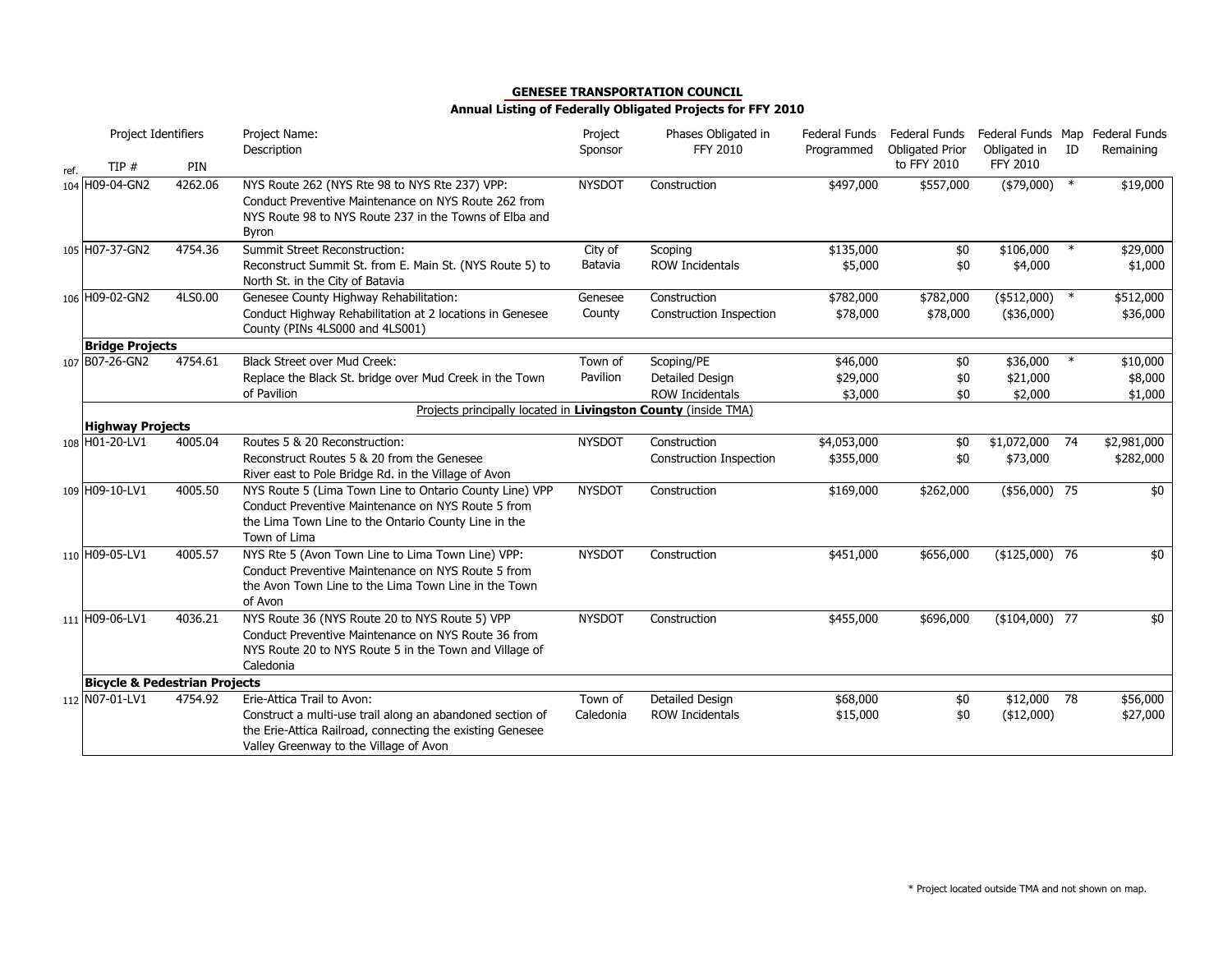|      | Project Identifiers     |         | Project Name:<br>Description                                                                                   | Project<br>Sponsor      | Phases Obligated in<br><b>FFY 2010</b> | Federal Funds<br>Programmed | Federal Funds<br><b>Obligated Prior</b> | Federal Funds Map Federal Funds<br>Obligated in | ID     | Remaining |
|------|-------------------------|---------|----------------------------------------------------------------------------------------------------------------|-------------------------|----------------------------------------|-----------------------------|-----------------------------------------|-------------------------------------------------|--------|-----------|
| ref. | TIP#                    | PIN     |                                                                                                                |                         |                                        |                             | to FFY 2010                             | <b>FFY 2010</b>                                 |        |           |
|      |                         |         | Projects principally located in Livingston County (outside TMA)                                                |                         |                                        |                             |                                         |                                                 |        |           |
|      | <b>Highway Projects</b> |         |                                                                                                                |                         |                                        |                             |                                         |                                                 |        |           |
|      | 113 H09-11-LV2          | 4036.18 | NYS Route 36 (Steuben County Line to NYS Route 63)<br>Preventive Maintenance:                                  | <b>NYSDOT</b>           | Construction                           | \$991,000                   | \$597,000                               | \$37,000                                        |        | \$357,000 |
|      |                         |         | Conduct Preventive Maintenance on NYS Route 36 from                                                            |                         |                                        |                             |                                         |                                                 |        |           |
|      |                         |         | the Steuben County Line to NYS Route 63 in the Town of<br>North Dansville and Village of Dansville.            |                         |                                        |                             |                                         |                                                 |        |           |
|      | 114 H09-08-LV2          | 4256.06 | NYS Route 256 (Sliker Hill Road to NYS Route 15)                                                               | <b>NYSDOT</b>           | Construction                           | \$1,273,000                 | \$1,330,000                             | $(*254,000)$                                    | $\ast$ | \$197,000 |
|      |                         |         | Preventive Maintenance:                                                                                        |                         |                                        |                             |                                         |                                                 |        |           |
|      |                         |         | Conduct Preventive Maintenance on NYS Route 256 from                                                           |                         |                                        |                             |                                         |                                                 |        |           |
|      |                         |         | Sliker Hill Road to NYS Route 15 in the Towns of<br>Conesus, Groveland, Geneseo, and Livonia                   |                         |                                        |                             |                                         |                                                 |        |           |
|      | 115 H07-44-LV2          | 4754.67 | Maple Beach Hill Road:                                                                                         | Town of                 | Scoping                                | \$14,000                    | \$0                                     | \$11,000                                        | $\ast$ | \$3,000   |
|      |                         |         | Conduct preventive maintenance on Maple Beach Hill Rd.                                                         | Groveland               |                                        |                             |                                         |                                                 |        |           |
|      |                         |         | from NYS Route 256 to County Rd. 10 in the Town of<br>Groveland                                                |                         |                                        |                             |                                         |                                                 |        |           |
|      | 116 H07-77-LV2          | 4805.94 | I-390 Rest Areas in Groveland MbC:                                                                             | Town of                 | Construction                           | \$331,000                   | \$0                                     | \$585,000                                       | $\ast$ | \$0       |
|      |                         |         | Conduct corrective maintenance (mill-and-fill/overlay) at                                                      | Groveland               | <b>Construction Inspection</b>         | \$17,000                    | \$0                                     | \$70,000                                        |        | \$0       |
|      |                         |         | the I-390 Rest Areas in the Town of Groveland                                                                  |                         |                                        |                             |                                         |                                                 |        |           |
|      | 117 H09-07-LV2          | 4LS0.02 | Livingston County Highway Rehabilitation:                                                                      | Livingston              | Construction                           | \$1,456,000                 | \$1,464,000                             | $(*246,000)$ *                                  |        | \$238,000 |
|      |                         |         | Conduct Highway Rehabilitation at 2 locations in                                                               | County                  |                                        |                             |                                         |                                                 |        |           |
|      |                         |         | Livingston County (PINs 4LS002 and 4LS003)                                                                     |                         |                                        |                             |                                         |                                                 |        |           |
|      | 118 H09-12-LV2          | 4LS0.04 | Dansville Highway Rehabilitation:                                                                              | Village of<br>Dansville | Construction                           | \$338,000                   | \$330,000                               | \$18,000                                        |        | \$0       |
|      |                         |         | Conduct Highway Rehabilitation at 3 locations in the<br>Village of Dansville (PINs 4LS004, 4LS005, and 4LS006) |                         |                                        |                             |                                         |                                                 |        |           |
|      | 119 H09-15-LV2          | 4LS0.07 | Lima Road (North Street to Geneseo Village Line)                                                               | Village of              | Construction                           | \$259,000                   | \$249,000                               | $(*90,000)$                                     |        | \$100,000 |
|      |                         |         | Rehabilitation:                                                                                                | Geneseo                 |                                        |                             |                                         |                                                 |        |           |
|      |                         |         | Rehabilitate Lima Road from North Street to the Village                                                        |                         |                                        |                             |                                         |                                                 |        |           |
|      |                         |         | Line in the Village of Geneseo                                                                                 |                         |                                        |                             |                                         |                                                 |        |           |
|      | 120 H09-92-LV2          | 4LS0.92 | County Road 10/Groveland Road (County Road 44 to                                                               | Livingston              | Construction                           | \$1,922,000                 | \$0                                     | \$1,931,000                                     | $\ast$ | \$0       |
|      |                         |         | Geneseo Village Line) Rehabilitation:<br>Rehabilitate County Rd. 10 (Groveland Rd.) from CR 44 to              | County                  | Construction Inspection                | \$301,000                   | \$0                                     | \$301,000                                       |        | \$0       |
|      |                         |         | the Village line in the Towns of Groveland & Geneseo                                                           |                         |                                        |                             |                                         |                                                 |        |           |
|      | <b>Bridge Projects</b>  |         |                                                                                                                |                         |                                        |                             |                                         |                                                 |        |           |
|      | 121 B07-35-LV2          | 4036.10 | Rt. 36 over Genesee River:                                                                                     | Livingston              | Scoping/PE                             | \$446,000                   | \$0                                     | \$179,000                                       |        | \$267,000 |
|      |                         |         | Rehabilitate the NYS Route 36 bridge over the Genesee                                                          | County                  | Detailed Design                        | \$336,000                   | \$0                                     | \$119,000                                       |        | \$217,000 |
|      |                         |         | River in the Village of Mt. Morris and Town of Leicester                                                       |                         | Construction                           | \$2,620,000                 | \$0                                     | \$2,623,000                                     |        | \$0       |
|      | 122 B07-36-LV2          | 4036.12 | Route 36 Bridge over Rock Spring Creek:                                                                        | Livingston              | Detailed Design                        | \$68,000                    | $$0$                                    | \$47,000                                        |        | \$21,000  |
|      |                         |         | Replace the NYS Route 36 bridge over Rock Spring Creek                                                         | County                  | Construction                           | \$674,000                   | \$0                                     | \$560,000                                       |        | \$114,000 |
|      |                         |         | in the Town of West Sparta                                                                                     |                         | Construction Inspection                | \$94,000                    | \$0                                     | \$67,000                                        |        | \$27,000  |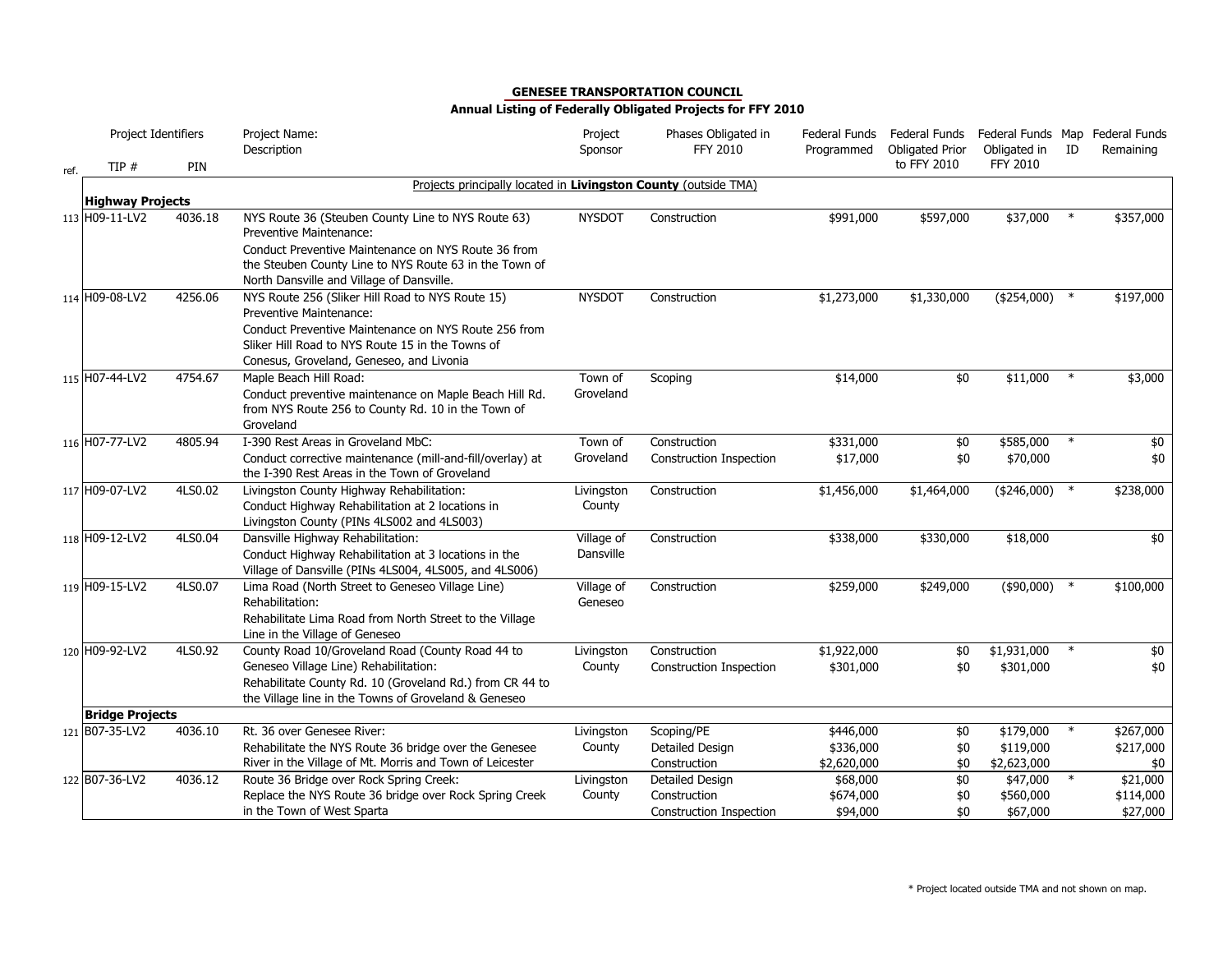|      | Project Identifiers     |         | Project Name:<br>Description                                                                                                                                                                    | Project<br>Sponsor                  | Phases Obligated in<br><b>FFY 2010</b>                                         | Federal Funds<br>Programmed | Federal Funds<br><b>Obligated Prior</b> | Obligated in          | ID     | Federal Funds Map Federal Funds<br>Remaining |
|------|-------------------------|---------|-------------------------------------------------------------------------------------------------------------------------------------------------------------------------------------------------|-------------------------------------|--------------------------------------------------------------------------------|-----------------------------|-----------------------------------------|-----------------------|--------|----------------------------------------------|
| ref. | TIP#                    | PIN     |                                                                                                                                                                                                 |                                     |                                                                                |                             | to FFY 2010                             | <b>FFY 2010</b>       |        |                                              |
|      | 123 B01-30-LV2          | 4753.11 | White Bridge Road Bridge:<br>Replace the White Bridge Rd. bridge over Canaseraga<br>Creek in the Town of Sparta                                                                                 | Livingston<br>County                | Construction                                                                   | \$580,000                   | \$810,000                               | \$8,000               | $\ast$ | \$0                                          |
|      | <b>Other Projects</b>   |         |                                                                                                                                                                                                 |                                     |                                                                                |                             |                                         |                       |        |                                              |
|      | 124 003-07-LV2          | 4390.16 | I-390 Rest Areas:                                                                                                                                                                               | <b>NYSDOT</b>                       | Preliminary Design                                                             | \$100,000                   | \$0                                     | \$540,000             | $\ast$ | \$0                                          |
|      |                         |         | Improve the I-390 Rest Areas in the Town of Groveland,<br>expand truck parking to improve safety on the mainline,<br>and construct a truck inspection station                                   |                                     | Detailed Design<br><b>ROW Incidentals</b>                                      | \$210,000<br>\$58,000       | \$0<br>\$0                              | \$250,000<br>\$54,000 |        | \$0<br>\$4,000                               |
|      |                         |         | Projects principally located in <b>Ontario County</b> (inside TMA)                                                                                                                              |                                     |                                                                                |                             |                                         |                       |        |                                              |
|      | <b>Highway Projects</b> |         |                                                                                                                                                                                                 |                                     |                                                                                |                             |                                         |                       |        |                                              |
|      | 125 H05-31-ON1          | 4005.41 | Rts. 5 & 20 Preventive Maintenance, Livingston County<br>Line to Rt. 20A:<br>Conduct preventive maintenance activities on Rts. 5 &20<br>from the Livingston County line to NYS Route 20A in the | <b>NYSDOT</b>                       | Construction                                                                   | \$2,124,000                 | \$3,340,000                             | \$120,000 79          |        | \$0                                          |
|      |                         |         | Towns of West Bloomfield and East Bloomfield                                                                                                                                                    |                                     |                                                                                |                             |                                         |                       |        |                                              |
|      | 126 H09-61-ON1          | 4332.05 | NYS Route 332 (Routes 5 & 20 to Chapel Street)<br>Preventive Maintenance:                                                                                                                       | <b>NYSDOT</b>                       | Construction                                                                   | \$1,527,000                 | $-$ \$22,000                            | \$33,000              | 80     | \$1,516,000                                  |
|      |                         |         | Conduct Preventive Maintenance on NYS Route 332 from<br>Routes 5 & 20 to Chapel Street in the City of Canandaigua                                                                               |                                     |                                                                                |                             |                                         |                       |        |                                              |
|      | 127 H09-65-ON1          | 4LS0.67 | Ontario County Highway Rehabilitation:<br>Conduct Highway Rehabilitation at 3 locations in Ontario<br>County (PINs 4LS067, 4LS068, and 4LS069)                                                  | Ontario<br>County & T.<br>of Phelps | Construction                                                                   | \$2,536,000                 | \$2,650,000                             | \$32,000              |        | \$0                                          |
|      |                         |         |                                                                                                                                                                                                 |                                     | Projects principally located in <b>Ontario County</b> (inside and outside TMA) |                             |                                         |                       |        |                                              |
|      | <b>Highway Projects</b> |         |                                                                                                                                                                                                 |                                     |                                                                                |                             |                                         |                       |        |                                              |
|      | 128 H09-70-ON3          | 4021.22 | NYS Route 21 (NYS Route 96 to NYS Route 332)<br><b>Preventive Maintenance</b>                                                                                                                   | <b>NYSDOT</b>                       | Construction                                                                   | \$1,091,000                 | \$861,000                               | $$112,000$ 81         |        | \$118,000                                    |
|      |                         |         | Conduct Preventive Maintenance on NYS Rt. 21 from NYS<br>Rt. 96 to NYS Rt. 332 in the T. & V. of Manchester, V. of<br>Shortsville, T. of Hopewell, and T. & C. of Canandaigua                   |                                     |                                                                                |                             |                                         |                       |        |                                              |
|      | 129 H09-64-ON3          | 4064.11 | NYS Route 64 (Dugway Road to Routes 5 & 20)<br><b>Preventive Maintenance</b>                                                                                                                    | <b>NYSDOT</b>                       | Construction                                                                   | \$600,000                   | \$750,000                               | $($78,000)$ 82        |        | \$0                                          |
|      |                         |         | Conduct Preventive Maintenance on NYS Route 64 from<br>Dugway Road to Routes 5 & 20 in Towns of Bristol and<br>East Bloomfield                                                                  |                                     |                                                                                |                             |                                         |                       |        |                                              |
|      | <b>Bridge Projects</b>  |         |                                                                                                                                                                                                 |                                     |                                                                                |                             |                                         |                       |        |                                              |
| 130  | B07-24-ON3              | 4755.05 | Ontario County 2011 Bridge Preventive Maintenance:<br>Conduct element-specific preventive maintenance on five<br>bridges in Ontario County                                                      | Ontario<br>County                   | Scoping/PE<br>Detailed Design                                                  | \$17,000<br>\$11,000        | \$0<br>\$0                              | \$12,000<br>\$8,000   |        | \$5,000<br>\$3,000                           |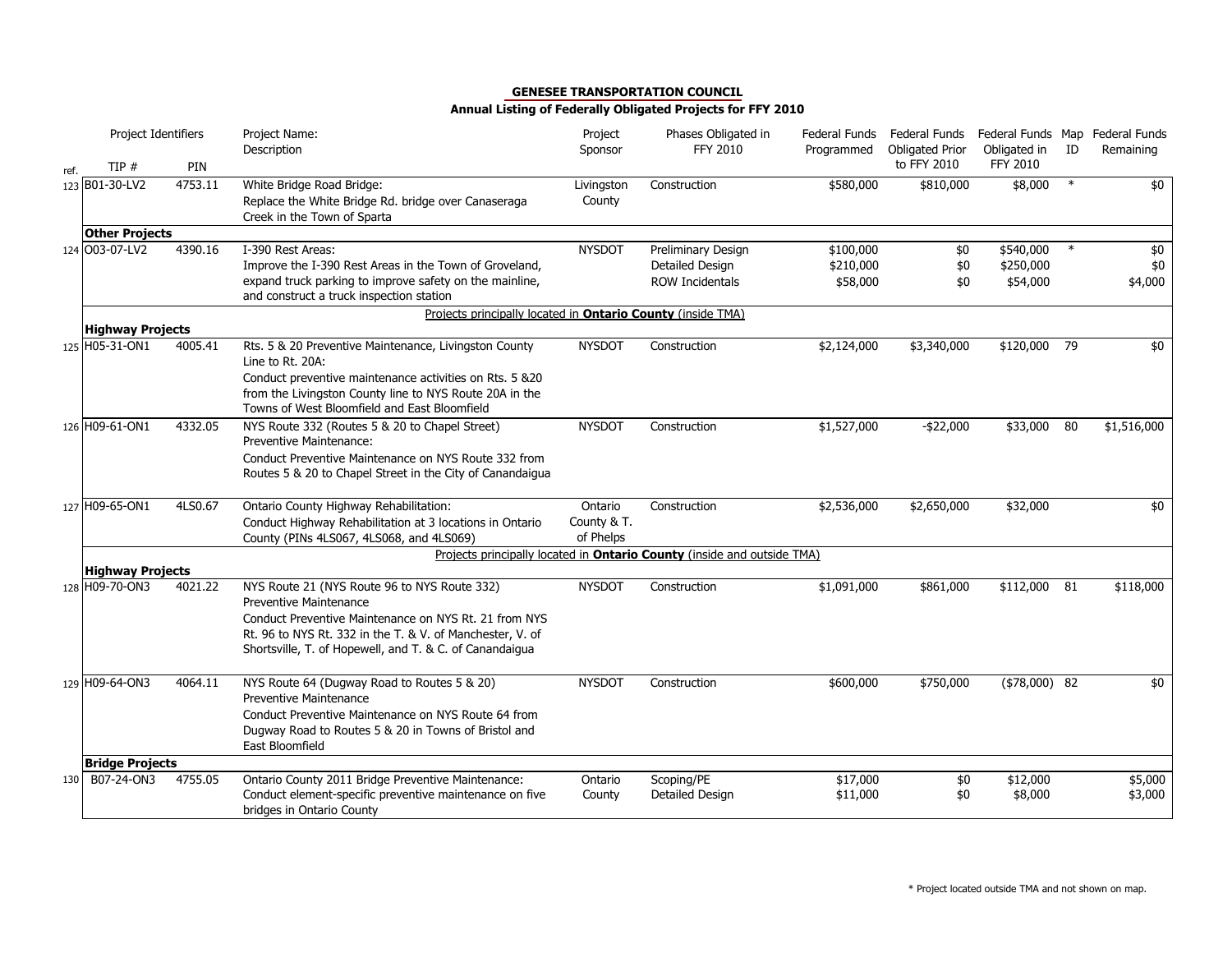|      | Project Identifiers     |         | Project Name:                                                                                                                                                                                                         | Project              | Phases Obligated in                                                 | Federal Funds            | Federal Funds                         | Federal Funds Map Federal Funds |        |                          |
|------|-------------------------|---------|-----------------------------------------------------------------------------------------------------------------------------------------------------------------------------------------------------------------------|----------------------|---------------------------------------------------------------------|--------------------------|---------------------------------------|---------------------------------|--------|--------------------------|
|      |                         |         | Description                                                                                                                                                                                                           | Sponsor              | FFY 2010                                                            | Programmed               | <b>Obligated Prior</b><br>to FFY 2010 | Obligated in<br><b>FFY 2010</b> | ID     | Remaining                |
| ref. | TIP#                    | PIN     |                                                                                                                                                                                                                       |                      |                                                                     |                          |                                       |                                 |        |                          |
|      | <b>Highway Projects</b> |         |                                                                                                                                                                                                                       |                      | Projects principally located in <b>Ontario County</b> (outside TMA) |                          |                                       |                                 |        |                          |
|      | 131 H09-63-ON2          | 4021.24 | NYS Route 21 (Greisha Hill Road to Bopple Hill Road)<br><b>Preventive Maintenance</b>                                                                                                                                 | <b>NYSDOT</b>        | Construction                                                        | \$909,000                | \$615,000                             | \$74,000                        | $\ast$ | \$220,000                |
|      |                         |         | Conduct Preventive Maintenance on NYS Route 21 from<br>Greisha Hill Road to Bopple Hill Road in the Town of<br><b>Bristol</b>                                                                                         |                      |                                                                     |                          |                                       |                                 |        |                          |
|      | 132 H09-71-ON2          | 4096.52 | NYS Route 96 (NYS Route 88 to Lester Road) Preventive<br>Maintenance:                                                                                                                                                 | <b>NYSDOT</b>        | Construction                                                        | \$564,000                | \$374,889                             | $(*45,000)$                     | $\ast$ | \$234,111                |
|      |                         |         | Conduct Preventive Maintenance on NYS Route 96 from<br>NYS Route 88 to Lester Road in the Village of Phelps                                                                                                           |                      |                                                                     |                          |                                       |                                 |        |                          |
|      | 133 H09-67-ON2          | 4364.02 | NYS Route 364 (Gateway to NYS Route 5/20) VPP:<br>Conduct Preventive Maintenance on NYS Route 364 from<br>Gateway to Routes 5 & 20 in the Town of Gorham                                                              | <b>NYSDOT</b>        | Construction                                                        | \$432,000                | \$436,000                             | $(*70,000)$                     | $\ast$ | \$66,000                 |
|      | 134 H09-68-ON2          | 4488.04 | NYS Route 488 (NYS Route 21 to NYS Route 96)<br><b>Preventive Maintenance:</b><br>Conduct Preventive Maintenance on NYS Route 488 from<br>NYS Route 21 to NYS Route 96 in the Towns of Hopewell<br>and Phelps         | <b>NYSDOT</b>        | Construction                                                        | \$400,000                | \$268,000                             | $(*3,000)$ *                    |        | \$135,000                |
|      | <b>Bridge Projects</b>  |         |                                                                                                                                                                                                                       |                      |                                                                     |                          |                                       |                                 |        |                          |
|      | 135 B07-32-ON2          | 4020.32 | Rt. 20A over Honeoye Creek Reconstruction:<br>Reconstruct the NYS Route 20A bridge over Honeoye<br>Creek in the Town of Richmond                                                                                      | <b>NYSDOT</b>        | Construction<br>Construction Inspection                             | \$845,000<br>\$118,000   | \$0<br>\$0                            | \$980,000<br>\$117,000          | $\ast$ | \$0<br>\$1,000           |
|      | 136 B07-41-ON2          | 4245.02 | Rt. 245 over Parish Creek Reconstruction:<br>Reconstruct the NYS Route 245 bridge over Parish Creek<br>in the Town of Naples                                                                                          | <b>NYSDOT</b>        | Construction Inspection                                             | \$84,000                 | \$79,000                              | \$200,000                       |        | \$0                      |
|      | 137 B05-21-ON2          | 4753.99 | North Wayne Road Bridge over Canandaigua Outlet:<br>Reconstruct the North Wayne Rd. bridge over<br>Canandaigua Outlet in the Village of Phelps                                                                        | Ontario<br>County    | Construction<br>Construction Inspection                             | \$3,782,000<br>\$348,000 | \$0<br>\$0                            | \$1,834,000<br>\$176,000        | $\ast$ | \$1,948,000<br>\$172,000 |
|      |                         |         | Projects principally located in Orleans County (outside TMA)                                                                                                                                                          |                      |                                                                     |                          |                                       |                                 |        |                          |
|      | <b>Highway Projects</b> |         |                                                                                                                                                                                                                       |                      |                                                                     |                          |                                       |                                 | $\ast$ |                          |
|      | 138 H99-41-COR2         | 4031.52 | Route 31 Reconstruction, Stage 3:<br>Reconstruct NYS Route 31 (Center St.) in the Village of<br>Medina                                                                                                                | Village of<br>Medina | <b>ROW Acquisition</b>                                              | \$286,000                | \$0                                   | \$19,000                        |        | \$267,000                |
|      | 139 H09-72-OR2          | 4031.76 | NYS Route 31 (Niagara County Line to Salt Works Road)<br><b>Preventive Maintenance:</b><br>Conduct Preventive Maintenance on NYS Route 31 from<br>the Niagara County Line to Salt Works Road in the Town<br>of Shelby | <b>NYSDOT</b>        | Construction                                                        | \$400,000                | \$318,000                             | $(*49,000)$                     | $\ast$ | \$131,000                |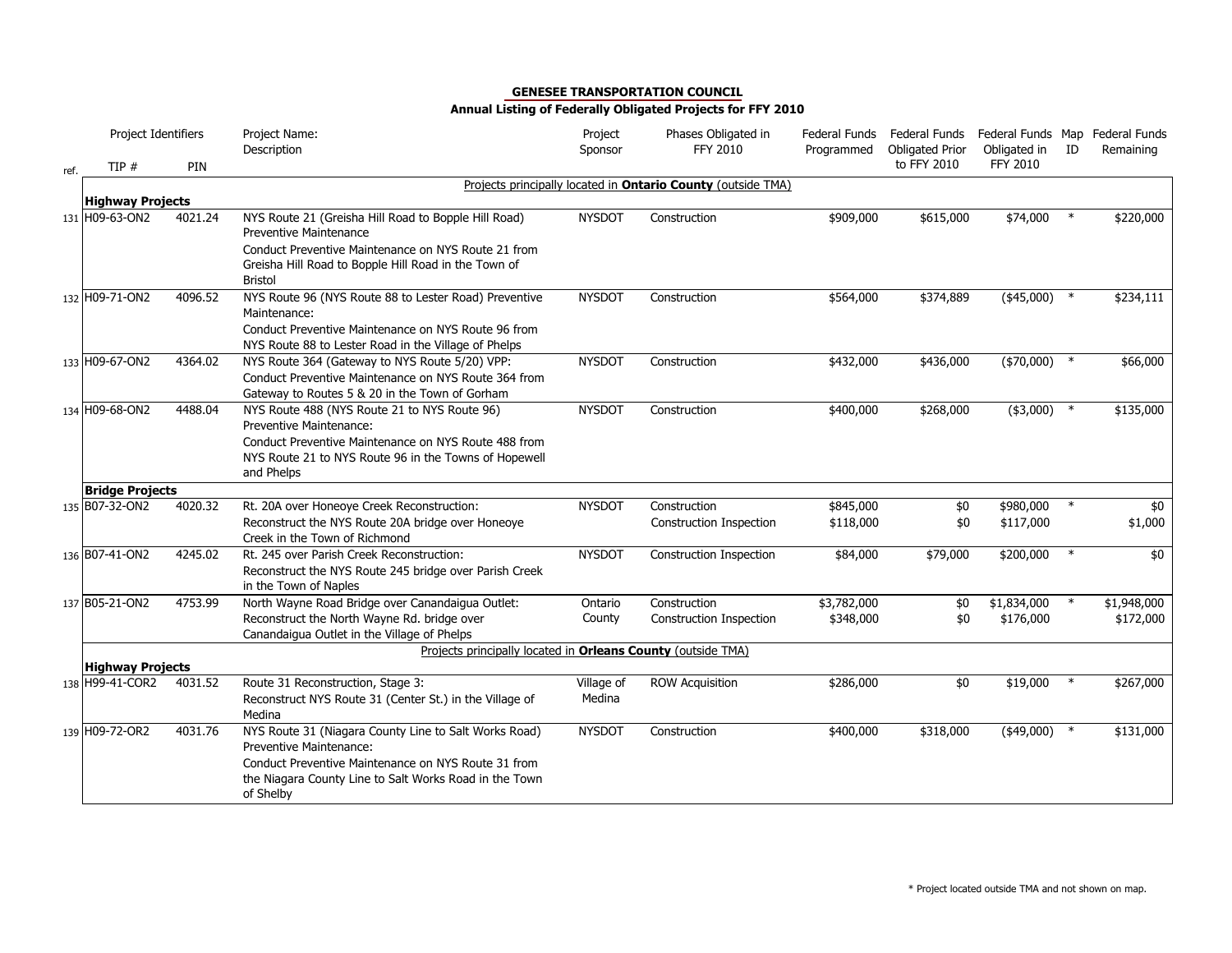|      | Project Identifiers                      |            | Project Name:<br>Description                                                                                                                                                        | Project<br>Sponsor | Phases Obligated in<br>FFY 2010         | Federal Funds<br>Programmed | Federal Funds<br><b>Obligated Prior</b> | Federal Funds Map Federal Funds<br>Obligated in | ID     | Remaining       |
|------|------------------------------------------|------------|-------------------------------------------------------------------------------------------------------------------------------------------------------------------------------------|--------------------|-----------------------------------------|-----------------------------|-----------------------------------------|-------------------------------------------------|--------|-----------------|
| ref. | TIP#                                     | <b>PIN</b> |                                                                                                                                                                                     |                    |                                         |                             | to FFY 2010                             | FFY 2010                                        |        |                 |
|      | 140 H07-42-OR2                           | 4754.85    | <b>Bates Road Reconstruction:</b><br>Reconstruct Bates Rd. from NYS Route 31A (Maple Ridge<br>Rd.) to NYS Route 31 in the Village of Medina and the<br>Towns of Shelby and Ridgeway | Orleans<br>County  | <b>Detailed Design</b>                  | \$55,000                    | \$0                                     | \$38,000                                        | $\ast$ | \$17,000        |
|      | <b>Bridge Projects</b>                   |            |                                                                                                                                                                                     |                    |                                         |                             |                                         |                                                 |        |                 |
|      | 141 B07-39-OR2                           | 4104.28    | Rt. 104 over Jeddo Creek Reconstruction:<br>Reconstruct the NYS Route 104 bridge over Jeddo Creek<br>in the Town of Ridgeway                                                        | <b>NYSDOT</b>      | Construction                            | \$410,380                   | \$584,000                               | \$212,000                                       | $\ast$ | \$0             |
|      | 142 B03-09-OR2                           | 4753.70    | Eagle Harbor Road Bridge:                                                                                                                                                           | Orleans            | Construction                            | \$664,000                   | \$0                                     | \$589,000                                       | $\ast$ | \$75,000        |
|      |                                          |            | Reconstruct the Eagle Harbor Rd. bridge over Otter Creek<br>in the Town of Gaines                                                                                                   | County             | Construction Inspection                 | \$85,000                    | \$0                                     | \$90,000                                        |        | \$0             |
|      | 143 B05-23-OR2                           | 4754.02    | Knowlesville Road Bridge over Oak Orchard Creek:                                                                                                                                    | Orleans            | <b>ROW Acquisition</b>                  | \$15,000                    | \$0                                     | \$4,000                                         | $\ast$ | \$11,000        |
|      |                                          |            | Reconstruct the Knowlesville Rd. bridge over Oak Orchard                                                                                                                            | County             | Construction                            | \$920,000                   | \$0                                     | \$1,044,000                                     |        | \$0             |
|      |                                          |            | Creek in the Town of Ridgeway                                                                                                                                                       |                    | Construction Inspection                 | \$128,000                   | \$0                                     | \$170,000                                       |        | \$0             |
|      | 144 B05-24-OR2                           | 4754.03    | Oak Orchard Road Bridge over Manning Muckland Creek:                                                                                                                                | Orleans            | Preliminary Design                      | \$41,000                    | \$0                                     | (\$26,000)                                      | $\ast$ | \$67,000        |
|      |                                          |            | Replace the Oak Orchard Rd. bridge over Manning                                                                                                                                     | County             | Detailed Design                         | \$25,000                    | \$0                                     | $(*21,000)$                                     |        | \$46,000        |
|      |                                          |            | Muckland Creek in the Town of Barre                                                                                                                                                 |                    | <b>ROW Incidentals</b>                  | \$1,000                     | \$0                                     | ( \$3,000)                                      |        | \$4,000         |
|      | <b>Bicycle &amp; Pedestrian Projects</b> |            |                                                                                                                                                                                     |                    |                                         |                             |                                         |                                                 |        |                 |
|      | 145 N05-04-OR2                           | 4754.23    | Transportation Enhancements to Support Development of<br>Erie Canal:                                                                                                                | Orleans<br>County  | Other                                   | \$300,000                   | \$0                                     | (\$120,000)                                     |        | \$420,000       |
|      |                                          |            | Rehabilitate existing and construct new multi-use trails to<br>connect the Erie Canalway Trail to the CBD in the Villages<br>of Medina and Albion                                   |                    |                                         |                             |                                         |                                                 |        |                 |
|      | <b>Other Projects</b>                    |            |                                                                                                                                                                                     |                    |                                         |                             |                                         |                                                 |        |                 |
|      | 146 009-02-OR2                           | 4LS0.70    | Orleans County Sign Replacement Program:                                                                                                                                            | Orleans            | Other                                   | \$200,000                   | \$194,000                               | $(*48,000)$                                     |        | \$54,000        |
|      |                                          |            | Replace road signs in compliance with latest MUTCD<br>standards                                                                                                                     | County             |                                         |                             |                                         |                                                 |        |                 |
|      | <b>Highway Projects</b>                  |            | Projects principally located in Wayne County (inside TMA)                                                                                                                           |                    |                                         |                             |                                         |                                                 |        |                 |
|      | 147 H09-79-WA1                           | 4LS0.76    | County Road 203/Atlantic Ave. (Downs Rd. to NYS Route<br>350) Rehabilitation:                                                                                                       | Wayne<br>County    | Construction<br>Construction Inspection | \$123,000<br>\$12,000       | \$0<br>\$0                              | \$105,000 83<br>\$30,000                        |        | \$18,000<br>\$0 |
|      |                                          |            | Rehabilitate County Road 203/Atlantic Ave. from Downs<br>Road to NYS Route 350 in the Town of Walworth                                                                              |                    |                                         |                             |                                         |                                                 |        |                 |
|      | <b>Bridge Projects</b>                   |            |                                                                                                                                                                                     |                    |                                         |                             |                                         |                                                 |        |                 |
|      | 148 B05-14-WA1                           | 4754.04    | Alderman Road Bridge:<br>Replace the Alderman Rd. bridge over Ganargua Creek in<br>the Town of Macedon                                                                              | Wayne<br>County    | <b>ROW Incidentals</b>                  | \$11,000                    | \$0                                     | \$19,000                                        | 84     | \$0             |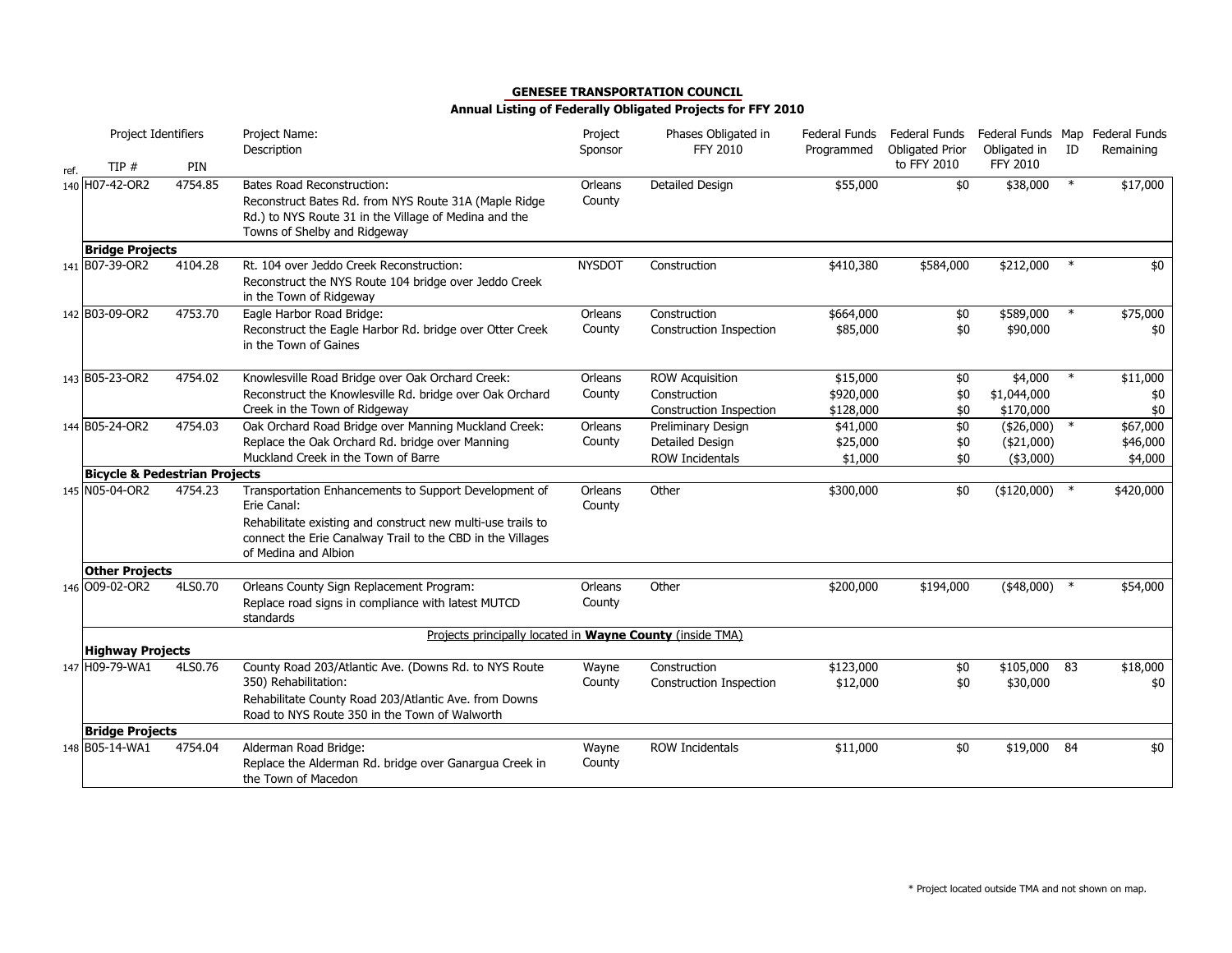|      | Project Identifiers                      |         | Project Name:<br>Description                                                                                      | Project<br>Sponsor | Phases Obligated in<br><b>FFY 2010</b> | Federal Funds<br>Programmed | Federal Funds<br><b>Obligated Prior</b> | Federal Funds Map Federal Funds<br>Obligated in | ID     | Remaining |
|------|------------------------------------------|---------|-------------------------------------------------------------------------------------------------------------------|--------------------|----------------------------------------|-----------------------------|-----------------------------------------|-------------------------------------------------|--------|-----------|
| ref. | TIP#                                     | PIN     |                                                                                                                   |                    |                                        |                             | to FFY 2010                             | <b>FFY 2010</b>                                 |        |           |
|      |                                          |         | Projects principally located in Wayne County (outside TMA)                                                        |                    |                                        |                             |                                         |                                                 |        |           |
|      | <b>Highway Projects</b>                  |         |                                                                                                                   |                    |                                        |                             |                                         |                                                 |        |           |
|      | 149 H09-76-WA2                           | 4031.82 | NYS Route 31 (Palmyra to Scott Street) Preventive<br>Maintenance:                                                 | <b>NYSDOT</b>      | Construction                           | \$700,000                   | \$795,000                               | (\$136,000)                                     |        | \$41,000  |
|      |                                          |         | Conduct Preventive Maintenance on NYS Route 31 from                                                               |                    |                                        |                             |                                         |                                                 |        |           |
|      |                                          |         | Palmyra to Scott Street in the Towns of Palmyra and<br>Arcadia, and the Village of Newark                         |                    |                                        |                             |                                         |                                                 |        |           |
|      | 150 H09-74-WA2                           | 4088.18 | NYS Route 88 (V. of Newark to NYS Route 104) VPP:                                                                 | <b>NYSDOT</b>      | Construction                           | \$530,000                   | \$356,000                               | \$37,000                                        | $\ast$ | \$137,000 |
|      |                                          |         | Conduct Preventive Maintenance on NYS Route 88 from                                                               |                    |                                        |                             |                                         |                                                 |        |           |
|      |                                          |         | the northern Newark Village Line to NYS Route 104 in the                                                          |                    |                                        |                             |                                         |                                                 |        |           |
|      |                                          |         | Towns of Arcadia and Sodus                                                                                        |                    |                                        |                             |                                         |                                                 |        |           |
|      | 151 H07-41-WA2                           | 4414.07 | Rt. 414 from Canal to Rt. 31 & Rt. 31 from Rt. 414 to the                                                         | <b>NYSDOT</b>      | Preliminary Design                     | \$216,000                   | \$261,000                               | \$68,000                                        |        | \$0       |
|      |                                          |         | west Village line:                                                                                                |                    | Construction                           | \$456,000                   | \$0                                     | \$496,000                                       |        | \$0       |
|      |                                          |         | Reconstruct or rehab. NYS Rt. 414 (Glasgow St.) from the<br>Erie Canal to NYS Rt. 31 (Genesee St.) and NYS Rt. 31 |                    | Construction Inspection                | \$46,000                    | \$0                                     | \$59,000                                        |        | \$0       |
|      |                                          |         | from NYS Rt. 414 to the west village line in the V. of                                                            |                    |                                        |                             |                                         |                                                 |        |           |
|      |                                          |         | Clyde                                                                                                             |                    |                                        |                             |                                         |                                                 |        |           |
|      | 152 H07-40-WA2                           | 4754.94 | Route 88 Reconstruction:                                                                                          | Wayne              | Scoping/PE                             | \$498,000                   | \$0                                     | \$420,000                                       | $\ast$ | \$78,000  |
|      |                                          |         | Reconstruct NYS Route 88 (Main St.) from Rose Dr. to                                                              | County             | <b>ROW Incidentals</b>                 | \$93,000                    | \$0                                     | \$74,000                                        |        | \$19,000  |
|      |                                          |         | Pearl St. in the Village of Newark                                                                                |                    |                                        |                             |                                         |                                                 |        |           |
|      | 153 H09-78-WA2                           | 4LS0.74 | County Road 103/Ridge Road (East Williamson Hamlet to<br>Van Slyke Road) Rehabilitation:                          | Wayne<br>County    | Construction                           | \$380,000                   | \$0                                     | $(*78,000)$                                     | $\ast$ | \$458,000 |
|      |                                          |         | Rehabilitate County Road 103/Ridge Road from East                                                                 |                    |                                        |                             |                                         |                                                 |        |           |
|      |                                          |         | Williamson Hamlet to Van Slyke Road in the Town of<br>Sodus                                                       |                    |                                        |                             |                                         |                                                 |        |           |
|      | 154 H09-80-WA2                           | 4LS0.78 | Canandaigua Street/NYS Route 21 (Southern Village Line                                                            | Wayne              | Construction                           | \$1,315,000                 | \$0                                     | \$1,862,000                                     | $\ast$ | \$0       |
|      |                                          |         | to NYS Route 31) Reconstruction:                                                                                  | County             | <b>Construction Inspection</b>         | \$132,000                   | \$0                                     | \$330,000                                       |        | \$0       |
|      |                                          |         | Reconstruct Canandaigua Street/NYS Route 21 from the                                                              |                    |                                        |                             |                                         |                                                 |        |           |
|      |                                          |         | southern Village Line to NYS Route 31 in the Village of                                                           |                    |                                        |                             |                                         |                                                 |        |           |
|      |                                          |         | Palmyra                                                                                                           |                    |                                        |                             |                                         |                                                 |        |           |
|      | <b>Bridge Projects</b><br>155 B05-32-WA2 | 4754.31 | Creager Island Bridge Replacement:                                                                                | Wayne              | <b>ROW Acquisition</b>                 | \$0                         | \$0                                     | \$8,000                                         |        | \$0       |
|      |                                          |         | Replace the existing Lyons-Marengo Rd. culvert over the                                                           | County             |                                        |                             |                                         |                                                 |        |           |
|      |                                          |         | Clyde River with a single span bridge                                                                             |                    |                                        |                             |                                         |                                                 |        |           |
|      | 156 B03-11-WA2                           | 4753.65 | Sodus Center Road Bridge:                                                                                         | Wayne              | <b>ROW Incidentals</b>                 | \$3,000                     | \$2,000                                 | $*(2,000)$ *                                    |        | \$3,000   |
|      |                                          |         | Reconstruct the Sodus Center Rd. bridge over Salmon                                                               | County             |                                        |                             |                                         |                                                 |        |           |
|      |                                          |         | Creek in the Town of Sodus                                                                                        |                    |                                        |                             |                                         |                                                 |        |           |
|      | 157 B03-10-WA2                           | 4753.68 | LeRoy Island Bridge:<br>Reconstruct the LeRoy Island Rd. bridge over Sodus Bay                                    | Wayne<br>County    | <b>ROW Incidentals</b>                 | \$4,000<br>\$16,000         | \$3,000<br>\$1,000                      | $(*3,000)$                                      | $\ast$ | \$4,000   |
|      |                                          |         | in the Town of Huron                                                                                              |                    | <b>ROW Acquisition</b>                 |                             |                                         | $(*1,000)$                                      |        | \$16,000  |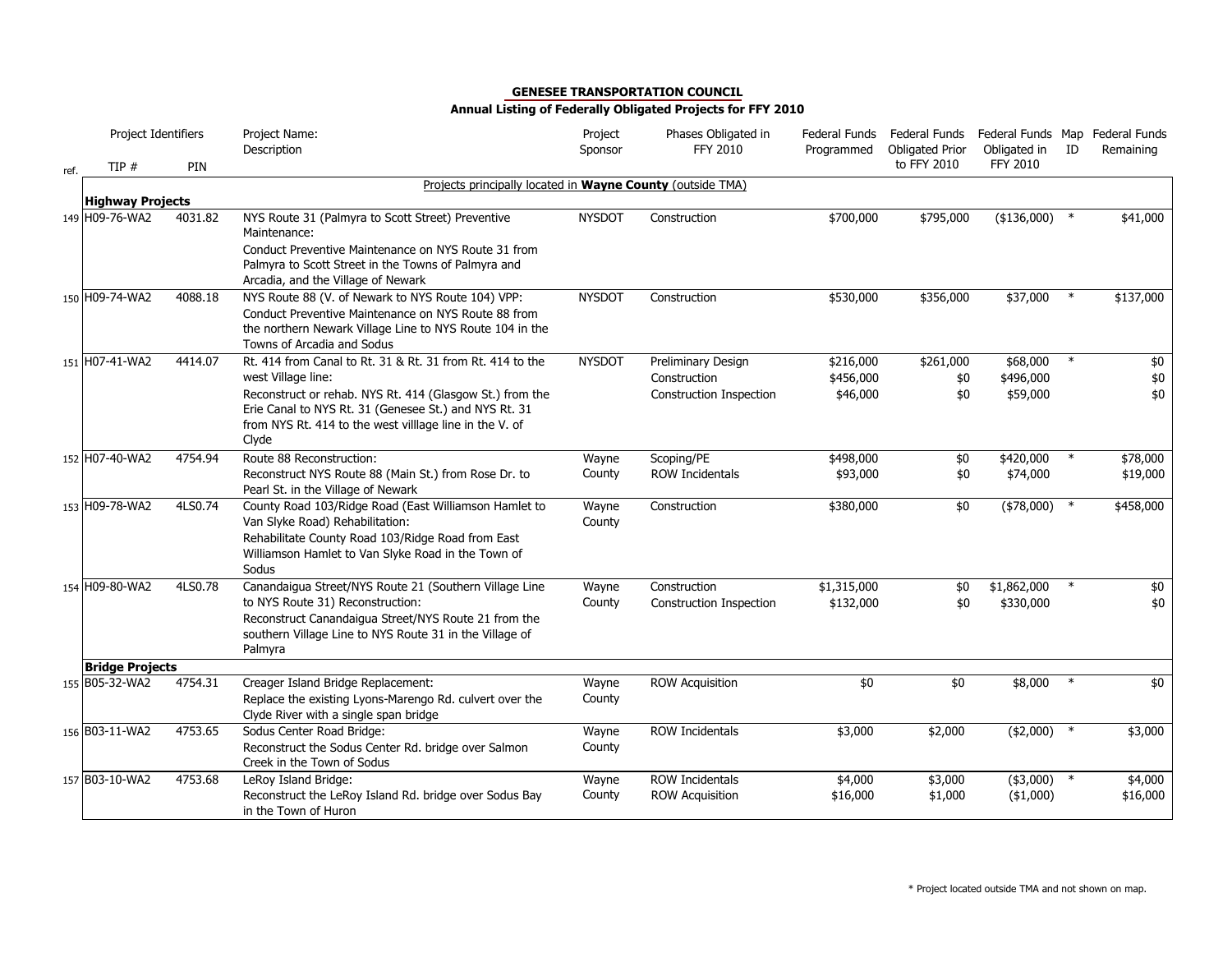|      | Project Identifiers                                        |         | Project Name:<br>Description                                                                                                                                                                         | Project<br>Sponsor  | Phases Obligated in<br>FFY 2010         | Federal Funds<br>Programmed | Federal Funds<br><b>Obligated Prior</b> | Obligated in              | ID     | Federal Funds Map Federal Funds<br>Remaining |
|------|------------------------------------------------------------|---------|------------------------------------------------------------------------------------------------------------------------------------------------------------------------------------------------------|---------------------|-----------------------------------------|-----------------------------|-----------------------------------------|---------------------------|--------|----------------------------------------------|
| ref. | TIP#                                                       | PIN     |                                                                                                                                                                                                      |                     |                                         |                             | to FFY 2010                             | FFY 2010                  |        |                                              |
|      | 158 B07-31-WA2                                             | 4754.93 | Water Street Bridge over Ganarqua Creek:<br>Rehabilitate the Water St. bridge over Ganargua Creek in<br>the Village of Lyons                                                                         | Village of<br>Lyons | Construction<br>Construction Inspection | \$275,000<br>\$38,000       | \$0<br>\$0                              | \$980,000<br>\$152,000    | $\ast$ | \$0<br>\$0                                   |
|      | 159 B07-45-WA2                                             | 4754.97 | Arcadia-Zurich-Norris Rd. Bridge (CR #236) over Salmon<br>Creek:<br>Replace the Arcadia-Zurich-Norris Rd. (County Rd. #236)<br>bridge over Salmon Creek in the Town of Sodus                         | Wayne<br>County     | Scoping/PE<br>Detailed Design           | \$39,000<br>\$41,000        | \$0<br>\$0                              | \$122,000<br>\$76,000     | $\ast$ | $$0$<br>\$0                                  |
|      | 160 B09-18-WA2                                             | 4LS0.71 | Van Buren Street Bridge over CSX RR Rehabilitation:<br>Rehabilitate the Van Buren Street Bridge over the CSX<br>railroad in the Town of Arcadia                                                      | Town of<br>Arcadia  | Construction                            | \$432,000                   | \$430,000                               | $(*65,000)$ *             |        | \$67,000                                     |
|      | 161 B09-19-WA2<br><b>Bicycle &amp; Pedestrian Projects</b> | 4LS0.75 | Christian Holler Road Bridge over Salmon Creek<br>Rehabilitation:<br>Rehabilitate the Christian Holler Road Bridge over Salmon<br>Creek in the Town of Sodus                                         | Wayne<br>County     | Construction                            | \$205,000                   | \$200,000                               | \$30,000                  | $\ast$ | \$0                                          |
|      | 162 N07-16-WA2                                             | 4760.41 | Town of Marion Hamlet Connectivity:                                                                                                                                                                  | Town of             | Scoping                                 | \$19,000                    | \$0                                     | \$19,000                  |        | \$0                                          |
|      |                                                            |         | Replace deterioated sidewalks and constuct new                                                                                                                                                       | Marion              | Detailed Design                         | \$151,000                   | \$0                                     | \$151,000                 |        | \$0                                          |
|      |                                                            |         | sidewalks throughout the hamlet of Marion                                                                                                                                                            |                     | <b>ROW Acquisition</b>                  | \$70,000                    | \$0                                     | \$70,000                  |        | \$0                                          |
|      |                                                            |         |                                                                                                                                                                                                      |                     | Construction                            | \$1,091,000                 | \$0                                     | \$668,000                 |        | \$423,000                                    |
|      |                                                            |         |                                                                                                                                                                                                      |                     | <b>Construction Inspection</b>          | \$76,000                    | \$0                                     | \$76,000                  |        | \$0                                          |
|      | 163 N07-17-WA2                                             | 4760.42 | Erie Canalway Trail Development (Town of Arcadia):<br>Construct an approximately 4.7 mile extension of the Erie<br>Canalway Trail from Rt. 88 in the V. of Newark to the<br>western V. of Lyons line | Wayne<br>County     | Construction                            | \$1,123,000                 | $\overline{50}$                         | \$898,000                 | $\ast$ | \$225,000                                    |
|      | 164 N09-05-WA2                                             | 4LS0.77 | Ridge Road Sidewalk Replacement (Hamlet of                                                                                                                                                           | Town of             | Construction                            | \$73,000                    | \$72,000                                | \$12,000                  | $\ast$ | \$0                                          |
|      |                                                            |         | Williamson):<br>Replace sidewalks along Ridge Road in the Hamlet of<br>Williamson                                                                                                                    | Williamson          | Construction Inspection                 | \$7,000                     | \$8,000                                 | \$2,000                   |        | \$0                                          |
|      | <b>Other</b>                                               |         |                                                                                                                                                                                                      |                     |                                         |                             |                                         |                           |        |                                              |
|      | 165 005-05-WA2                                             | 4754.21 | Erie Canal Warehouse Rehabilitation:<br>Rehabilitate the H.G. Hotchkiss Essential Oil Company<br>Plant Building along the Erie Canal for use as a museum                                             | Wayne<br>County     | Scoping/PE<br>Detailed Design           | \$103,000<br>\$44,000       | \$0<br>\$0                              | (\$82,000)<br>$(*35,000)$ | $\ast$ | \$185,000<br>\$79,000                        |
|      | <b>Highway Projects</b>                                    |         | Projects principally located in <b>Wyoming County</b> (outside TMA)                                                                                                                                  |                     |                                         |                             |                                         |                           |        |                                              |
|      | 166 H09-84-WY2                                             | 4019.56 | NYS Route 19 (NYS Route 78 to Route 19A) Preventive<br>Maintenance:<br>Conduct Preventive Maintenance on NYS Route 19 from<br>NYS Route 78 to Route 19A in the Town of Gainesville                   | <b>NYSDOT</b>       | Construction                            | \$300,000                   | \$339,000                               | $(*64,000)$ *             |        | \$25,000                                     |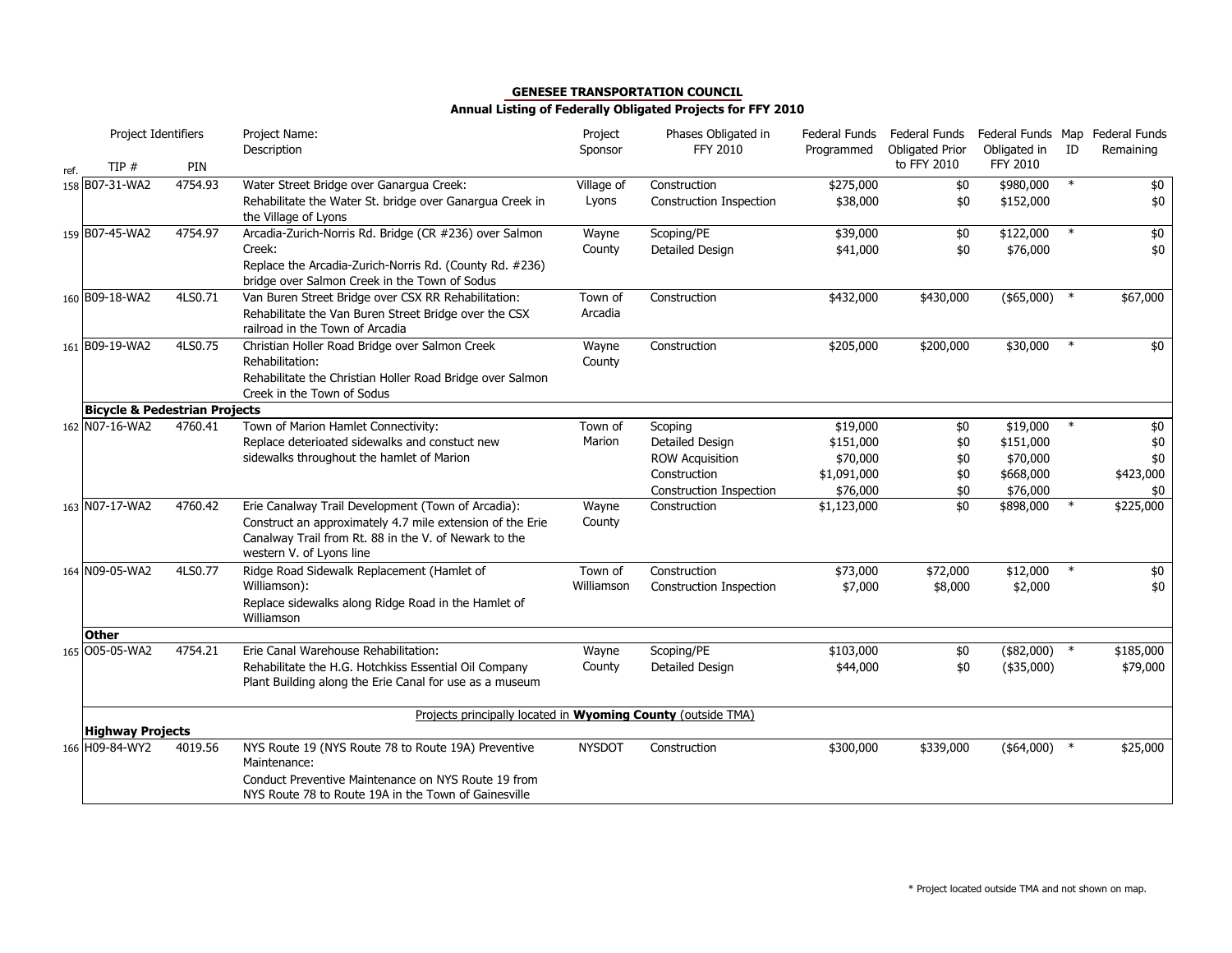|      | Project Identifiers    |            | Project Name:<br>Description                                                                                                                                                                                                        | Project<br>Sponsor | Phases Obligated in<br>FFY 2010         | Federal Funds<br>Programmed | Federal Funds<br><b>Obligated Prior</b> | Federal Funds Map Federal Funds<br>Obligated in | ID     | Remaining       |
|------|------------------------|------------|-------------------------------------------------------------------------------------------------------------------------------------------------------------------------------------------------------------------------------------|--------------------|-----------------------------------------|-----------------------------|-----------------------------------------|-------------------------------------------------|--------|-----------------|
| ref. | TIP#                   | <b>PIN</b> |                                                                                                                                                                                                                                     |                    |                                         |                             | to FFY 2010                             | <b>FFY 2010</b>                                 |        |                 |
|      | 167 H09-86-WY2         | 4039.49    | NYS Route 39 (NYS Route 98 to Eagle Road) Preventive<br>Maintenance:<br>Conduct Preventive Maintenance on NYS Route 39 from<br>NYS Route 98 to Eagle Road in the Towns of Eagle and<br>Arcade, and the Village of Arcade            | <b>NYSDOT</b>      | Construction                            | \$764,000                   | \$622,000                               | (\$24,000)                                      | $\ast$ | \$166,000       |
|      | 168 H09-83-WY2         | 4039.52    | NYS Route 39 (V. of Castile to NYS Route 246) VPP:<br>Conduct Preventive Maintenance on NYS Route 39 from<br>the northern Castile Village Line to NYS Route 246 in the<br>Towns of Castile and Perry, and the Village of Perry      | <b>NYSDOT</b>      | Construction                            | \$226,000                   | \$520,000                               | \$31,000                                        | $\ast$ | \$0             |
|      | 169 H01-49-WY2         | 4098.04    | Routes 98, 238, & 354:                                                                                                                                                                                                              | <b>NYSDOT</b>      | <b>Detailed Design</b>                  | \$296,800                   | \$780,000                               | \$731,000                                       | $\ast$ | $\overline{60}$ |
|      |                        |            | Reconstruct NYS Routes 98, 238, and 354 in the Village                                                                                                                                                                              |                    | Construction                            | \$5,544,800                 | \$0                                     | \$5,848,000                                     |        | \$0             |
|      |                        |            | of Attica                                                                                                                                                                                                                           |                    | Construction Inspection                 | \$750,400                   | \$0                                     | \$692,000                                       |        | \$58,400        |
|      | 170 H09-85-WY2         | 4246.08    | NYS Route 246 (Perry Village Line to NYS Route 39)<br><b>Preventive Maintenance:</b><br>Conduct Preventive Maintenance on NYS Route 246 from<br>the northern Perry Village Line to NYS Route 39 in the<br>Village of Perry          | <b>NYSDOT</b>      | Construction                            | \$200,000                   | \$152,000                               | (\$16,000)                                      | $\ast$ | \$64,000        |
|      | 171 H09-82-WY2         | 4354.06    | NYS Rte 354 (Erie County Line to NYS Rte 98) VPP:<br>Conduct Preventive Maintenance on NYS Route 354 from<br>the Erie County Line to NYS Route 98 in the Towns of<br>Bennington and Attica, and the Village of Attica               | <b>NYSDOT</b>      | Construction                            | \$922,000                   | \$872,000                               | \$240,000                                       | $\ast$ | \$0             |
|      | 172 H07-43-WY2         | 4754.98    | CR#2 East Lake Road:<br>Rehabilitate East Lake Rd. (County Rd. #2) from NYS<br>Route 19A to NYS Route 39 in the Village of Silver Springs<br>and Towns of Castile and Gainesville                                                   | Wyoming<br>County  | <b>Detailed Design</b>                  | \$27,000                    | \$0                                     | \$50,000                                        |        | \$0             |
|      | 173 H09-81-WY2         | 4LS0.79    | County Road 59/Bixby Hill Road (NYS Route 39 to<br>Cattaraugus County Line) Rehabilitation:<br>Rehabilitate County Road 59/Bixby Hill Road from NYS<br>Route 39 to the Cattaraugus County Line in the Town and<br>Village of Arcade | Wyoming<br>County  | Construction Inspection                 | \$64,000                    | \$56,000                                | \$38,000                                        | $\ast$ | \$0             |
|      | <b>Bridge Projects</b> |            |                                                                                                                                                                                                                                     |                    |                                         |                             |                                         |                                                 |        |                 |
|      | 174 B07-37-WY2         | 4039.40    | Rt. 39 Bridges over Wiscoy Creek & Tributary:                                                                                                                                                                                       | Wyoming            | Detailed Design                         | \$135,000                   | $$0$                                    | \$344,000                                       |        | \$0             |
|      |                        |            | Replace the NYS Route 39 bridges over Wiscoy Creek and                                                                                                                                                                              | County             | <b>ROW Incidentals</b>                  | \$11,000                    | \$0                                     | ( \$2,000)                                      |        | \$13,000        |
|      |                        |            | Wiscoy Creek Tributary in the Town of Eagle                                                                                                                                                                                         |                    | <b>ROW Acquisition</b>                  | \$34,000                    | \$0                                     | \$2,000                                         |        | \$32,000        |
|      |                        |            |                                                                                                                                                                                                                                     |                    | Construction                            | \$1,688,000                 | \$0                                     | \$1,074,000                                     |        | \$614,000       |
|      |                        |            |                                                                                                                                                                                                                                     |                    | Construction Inspection                 | \$236,000                   | \$0                                     | \$129,000                                       |        | \$107,000       |
|      | 175 B01-41-WY2         | 4753.23    | Snyder Road Bridge:                                                                                                                                                                                                                 | Wyoming            | Scoping/PE                              | \$86,000                    | \$0                                     | (\$68,000)                                      |        | \$154,000       |
|      |                        |            | Reconstruct the Snyder Rd. bridge over Stoney Brook in<br>the Town of Orangeville                                                                                                                                                   | County             | Detailed Design                         | \$58,000                    | \$0                                     | \$16,000                                        |        | \$42,000        |
|      |                        |            |                                                                                                                                                                                                                                     |                    | ROW Incidentals                         | \$5,000                     | \$0                                     | \$15,000                                        |        | \$0<br>$$0$$    |
|      |                        |            |                                                                                                                                                                                                                                     |                    | Construction<br>Construction Inspection | \$479,000<br>\$57,000       | \$0<br>\$0                              | \$568,000<br>\$67,000                           |        | \$0             |
|      |                        |            |                                                                                                                                                                                                                                     |                    |                                         |                             |                                         |                                                 |        |                 |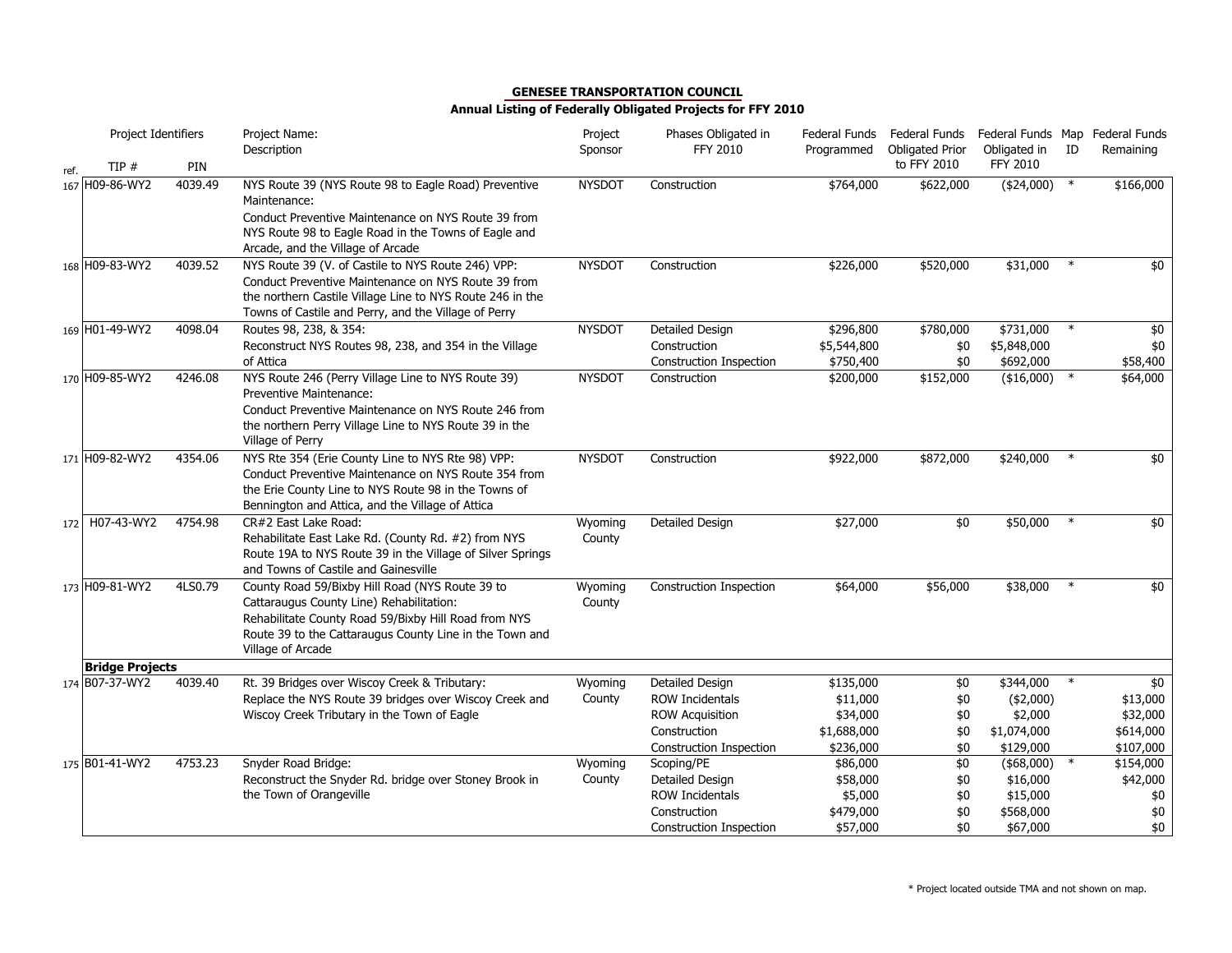|      | Project Identifiers                      |         | Project Name:<br>Description                                                                                        | Project<br>Sponsor | Phases Obligated in<br><b>FFY 2010</b> | Federal Funds<br>Programmed | Federal Funds<br><b>Obligated Prior</b> | Obligated in    | ID     | Federal Funds Map Federal Funds<br>Remaining |
|------|------------------------------------------|---------|---------------------------------------------------------------------------------------------------------------------|--------------------|----------------------------------------|-----------------------------|-----------------------------------------|-----------------|--------|----------------------------------------------|
| ref. | TIP $#$                                  | PIN     |                                                                                                                     |                    |                                        |                             | to FFY 2010                             | <b>FFY 2010</b> |        |                                              |
|      | 176 B05-25-WY2                           | 4754.05 | Hillside Road (CR 37) Bridge over Trout Brook:                                                                      | Wyoming            | Detailed Design                        | \$30,000                    | \$0                                     | $(*4,000)$      | $\ast$ | \$34,000                                     |
|      |                                          |         | Reconstuct the Hillside Rd. (County Rd. 37) bridge over                                                             | County             | <b>ROW Incidentals</b>                 | \$2,000                     | \$0                                     | $(*2,000)$      |        | \$4,000                                      |
|      |                                          |         | Trout Brook in the Town of Pike                                                                                     |                    | Construction                           | \$400,000                   | \$0                                     | $($ \$87,000)   |        | \$487,000                                    |
|      | 177 B07-52-WY2                           | 4755.00 | Dutch Hollow Road over Glade Creek:                                                                                 | Wyoming            | Scoping/PE                             | \$196,000                   | \$0                                     | \$39,000        | $\ast$ | \$157,000                                    |
|      |                                          |         | Replace the Dutch Hollow Rd. bridge over Glade Creek in<br>the Town of Pike                                         | County             | Detailed Design                        | \$147,000                   | \$0                                     | \$26,000        |        | \$121,000                                    |
|      | 178 B07-48-WY2                           | 4755.02 | Griffith Road over East Koy Creek:                                                                                  | Wyoming            | Scoping/PE                             | \$104,000                   | $$0$                                    | \$82,000        | $\ast$ | \$22,000                                     |
|      |                                          |         | Replace the Griffith Rd. brige over East Koy Creek in the                                                           | County             | Detailed Design                        | \$65,000                    | \$0                                     | \$52,000        |        | \$13,000                                     |
|      |                                          |         | Town of Sheldon                                                                                                     |                    | <b>ROW Incidentals</b>                 | \$3,000                     | \$0                                     | \$2,000         |        | \$1,000                                      |
|      | <b>Bicycle &amp; Pedestrian Projects</b> |         |                                                                                                                     |                    |                                        |                             |                                         |                 |        |                                              |
|      | 179 N07-13-WY2                           | 4755.22 | Village of Arcade Safety Route: North St. Sidewalks and                                                             | Village of         | <b>ROW Incidentals</b>                 | \$0                         | \$0                                     | \$2,000         |        | \$0                                          |
|      |                                          |         | Cattaraugus Trail:                                                                                                  | Arcade             |                                        |                             |                                         |                 |        |                                              |
|      |                                          |         | Construct 2,583' of sidewalk along North St.; two high                                                              |                    |                                        |                             |                                         |                 |        |                                              |
|      |                                          |         | visibility, ladder-style crosswalks; a 100' pedestrian bridge                                                       |                    |                                        |                             |                                         |                 |        |                                              |
|      |                                          |         | over Cattaraugus Creek and a 2,100' multi-use trail                                                                 |                    |                                        |                             |                                         |                 |        |                                              |
|      |                                          |         | Projects principally located Region-wide (inside & outside TMA)                                                     |                    |                                        |                             |                                         |                 |        |                                              |
|      | <b>Highway Projects</b>                  |         |                                                                                                                     |                    |                                        |                             |                                         |                 |        |                                              |
|      | 180 H05-25-R41                           | 4031.72 | Rt. 31 Rehabilitation/Preventive Maintenance, Palmyra to<br>Perinton:                                               | <b>NYSDOT</b>      | Construction                           | \$1,900,000                 | \$0                                     | \$44,000        | 85     | \$1,856,000                                  |
|      |                                          |         | Make pavement repairs and overlay asphalt on NYS Route                                                              |                    |                                        |                             |                                         |                 |        |                                              |
|      |                                          |         | 31 from the Palmyra Village line to Aldrich Rd. in the                                                              |                    |                                        |                             |                                         |                 |        |                                              |
|      |                                          |         | Towns of Macedon and Perinton                                                                                       |                    |                                        |                             |                                         |                 |        |                                              |
|      | 181 H09-73-R43                           | 4805.65 | NYSDOT Cracksealing Program (2009):                                                                                 | <b>NYSDOT</b>      | Construction                           | \$796,000                   | \$217,000                               | \$2,800         |        | \$576,200                                    |
|      |                                          |         | This project is a block program to conduct pavement                                                                 |                    |                                        |                             |                                         |                 |        |                                              |
|      |                                          |         | crack sealing (Preventive Maintenance) at locations to be                                                           |                    |                                        |                             |                                         |                 |        |                                              |
|      |                                          |         | determined (PINs 480565 and 480573)                                                                                 |                    |                                        |                             |                                         |                 |        |                                              |
|      | <b>Bridge Projects</b>                   |         |                                                                                                                     |                    |                                        |                             |                                         |                 |        |                                              |
|      | 182 B93-52-R43                           | 4B1002  | Local Bridge Inspection                                                                                             | <b>NYSDOT</b>      | Preliminary Design                     | \$2,300,000                 | \$0                                     | \$2,944,000     |        | \$0                                          |
|      |                                          |         | Inspect local bridges in various locations                                                                          |                    |                                        |                             |                                         |                 |        |                                              |
|      | 183 B09-17-R43                           | 4805.69 | NYSDOT Bridge Washing Program (2009):                                                                               | <b>NYSDOT</b>      | Construction Inspection                | \$50,000                    | \$53,000                                | \$29,000        |        | \$0                                          |
|      |                                          |         | This project is a block program to wash bridges                                                                     |                    |                                        |                             |                                         |                 |        |                                              |
|      |                                          |         | (Preventive Maintenance) at locations to be determined                                                              |                    |                                        |                             |                                         |                 |        |                                              |
|      | <b>Bicycle &amp; Pedestrian Projects</b> |         |                                                                                                                     |                    |                                        |                             |                                         |                 |        |                                              |
|      | 184 N09-04-R43                           | 4T47.10 | NYSDOT Bicycle and Pedestrian Improvements (2009):                                                                  | <b>NYSDOT</b>      | Construction                           | \$273,000                   | \$251,000                               | ( \$1,000)      |        | \$23,000                                     |
|      |                                          |         | This project is a placeholder for bicycle and pedestrian<br>improvements at locations to be determined; the type of |                    | Construction Inspection                | \$27,000                    | \$38,000                                | \$19,000        |        | \$0                                          |
|      |                                          |         | treatment will vary with the location                                                                               |                    |                                        |                             |                                         |                 |        |                                              |
|      |                                          |         |                                                                                                                     |                    |                                        |                             |                                         |                 |        |                                              |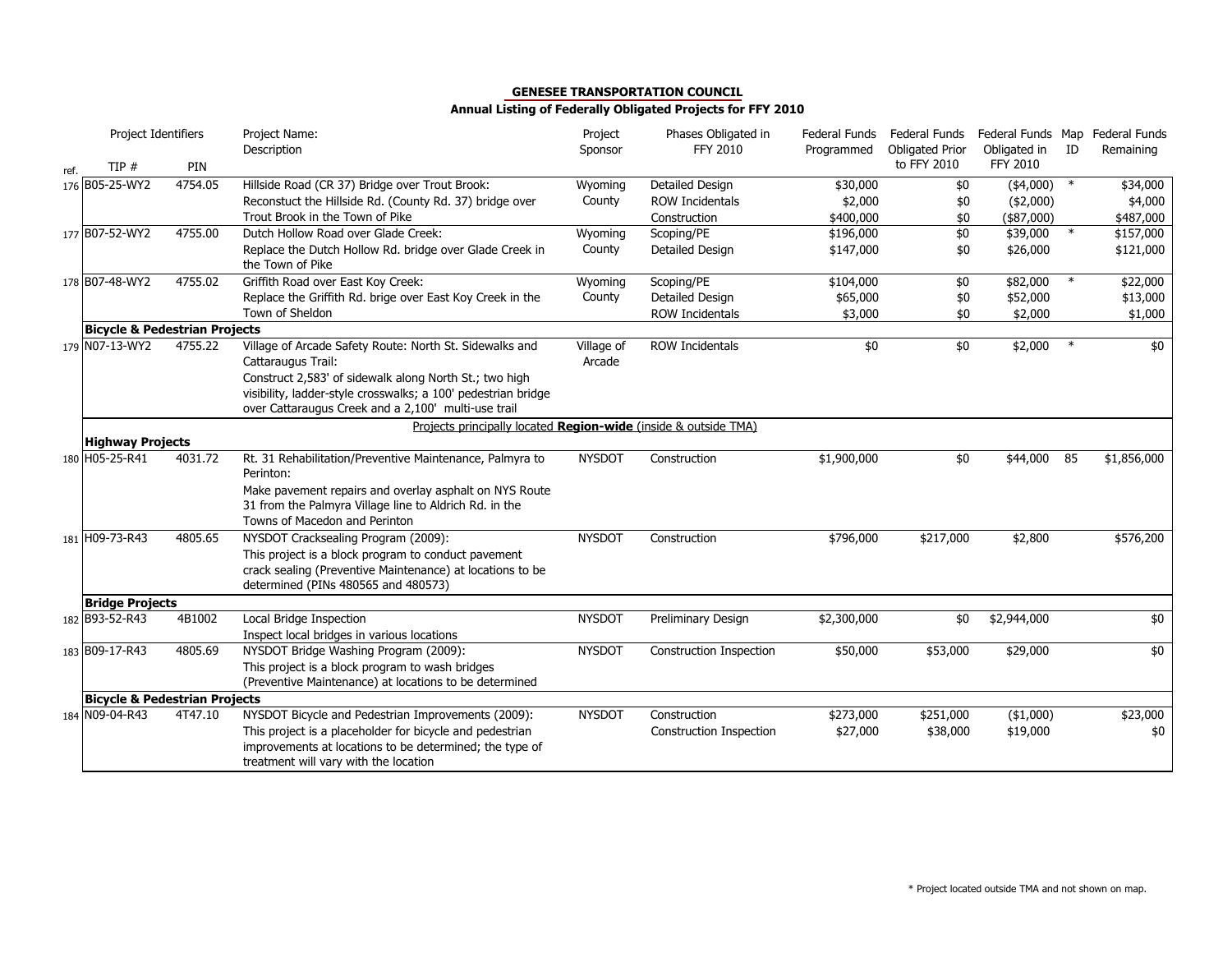|      | Project Identifiers   |            | Project Name:<br>Description                                                                                                                                                                           | Project<br>Sponsor | Phases Obligated in<br><b>FFY 2010</b> | Federal Funds<br>Programmed | Federal Funds<br><b>Obligated Prior</b> | Federal Funds Map<br>Obligated in | ID | Federal Funds<br>Remaining |
|------|-----------------------|------------|--------------------------------------------------------------------------------------------------------------------------------------------------------------------------------------------------------|--------------------|----------------------------------------|-----------------------------|-----------------------------------------|-----------------------------------|----|----------------------------|
| ref. | TIP#                  | <b>PIN</b> |                                                                                                                                                                                                        |                    |                                        |                             | to FFY 2010                             | <b>FFY 2010</b>                   |    |                            |
|      | <b>Other Projects</b> |            |                                                                                                                                                                                                        |                    |                                        |                             |                                         |                                   |    |                            |
|      | 185 B09-17-R43        | 4805.69    | NYSDOT Bridge Washing Program (2009);<br>This project is a block program to wash bridges<br>(Preventive Maintenance) at locations to be determined                                                     | <b>NYSDOT</b>      | Construction Inspection                | \$50,000                    | \$0                                     | \$29,000                          |    | \$21,000                   |
|      | 186 H09-73-R43        | 4805.73    | NYSDOT Cracksealing Program (2009):<br>This project is a block program to conduct pavement<br>crack sealing (Preventive Maintenance) at locations to be<br>determined                                  | <b>NYSDOT</b>      | Construction                           | \$227,000                   | \$0                                     | \$28,000                          |    | \$199,000                  |
|      | 187 I07-02-R43        | 4ITS.14    | Regional Traffic Operations Center Operations Staffing:<br>Increase supplemental staffing to allow NYSDOT to<br>operate the Regional Traffic Operations Center with ATMS<br>Operators 24 hours per day | <b>NYSDOT</b>      | Other                                  | \$292,000                   | \$0                                     | \$333,000                         |    | \$0                        |
|      | 188 098-05-R43        | 4ITV.05    | ITS Operations:<br>Annual NYSDOT Intelligent Transportation Systems<br>operations costs (includes PIN 4ITS17)                                                                                          | <b>NYSDOT</b>      | Other                                  | \$970,000                   | \$0                                     | \$1,238,000                       |    | \$0                        |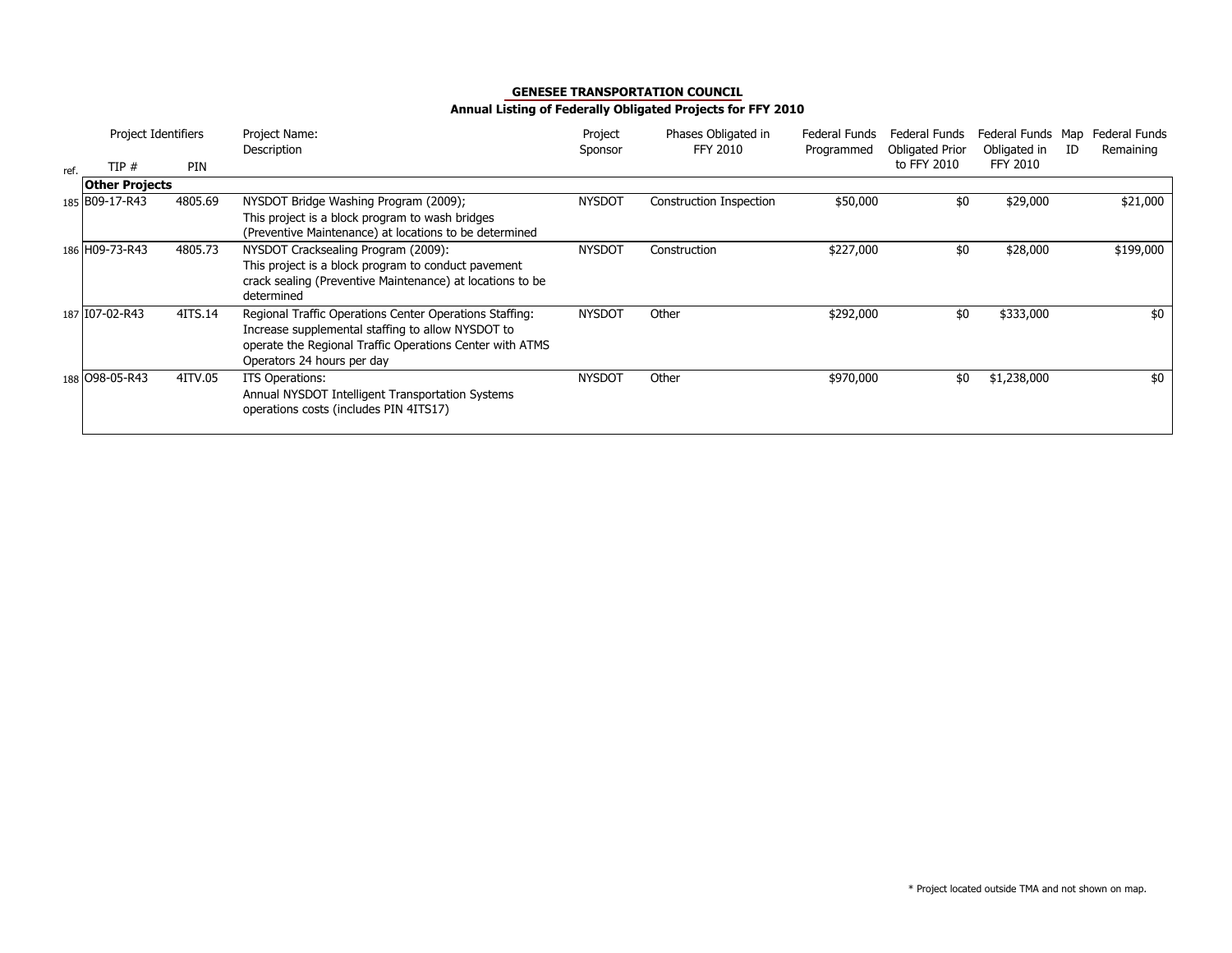